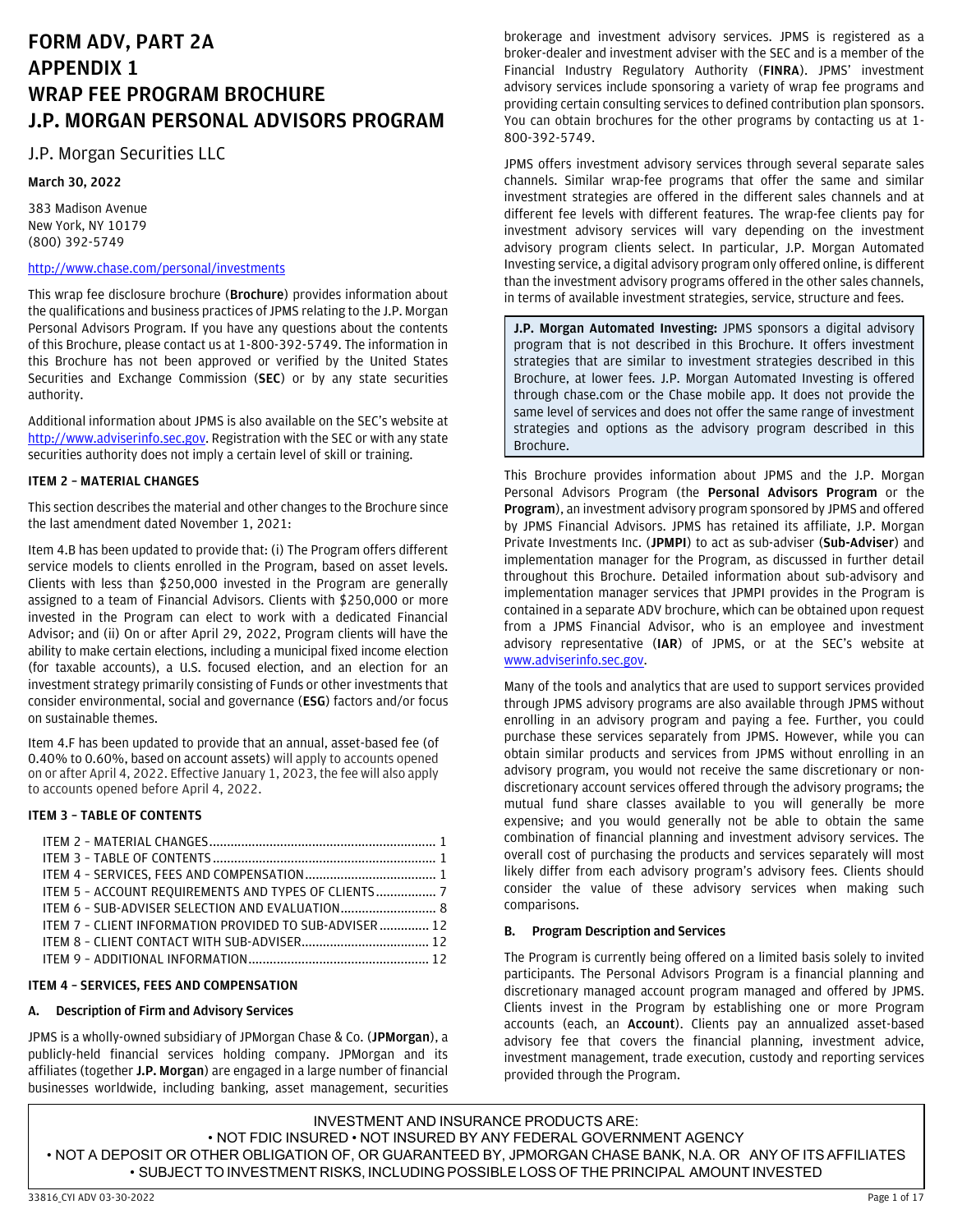The Program offers different service models to clients enrolled in the Program, based on asset levels. Clients with less than \$250,000 invested in the Program are generally assigned to a team of Financial Advisors. Clients with \$250,000 or more invested in the Program can elect to work with a dedicated Financial Advisor. All Program clients have the ability to call and schedule an appointment with a Financial Advisor at any time. Information about fees based on assets under management is contained in the "Fees and Compensation" section below.

The Program invests client assets in a manner consistent with one of the multi-asset class (Income, Conservative, Balanced, Growth and Aggressive Growth) investment strategies (each, an **Investment Strategy**) made available by JPMS to clients. Assets within an Investment Strategy are generally invested in different asset classes through one or more open-end mutual funds and exchange-traded funds (**ETFs** and, collectively with mutual funds, **Funds**). On or after April 29, 2022, clients will have the ability to make certain elections, including a municipal fixed income election (for taxable accounts), a U.S. focused election, and an election for an investment strategy primarily consisting of Funds or other investments that consider environmental, social and governance (**ESG**) factors and/or a focus on sustainable themes. (Initially, the Program will offer a Balanced ESG strategy, and other multi-asset ESG strategies will be considered in the future.)

JPMPI, as sub-adviser to the Personal Advisors Program, is responsible for securities selection (including selecting Funds for investment) and determining portfolio construction. Funds sponsored or managed by unaffiliated third parties (**non-J.P. Morgan Funds**), as well as Funds sponsored or managed by affiliates of JPMS (**J.P. Morgan Funds**), will be considered for inclusion in the Program. The affiliates that sponsor or manage J.P. Morgan Funds include JPMPI and J.P. Morgan Investment Management Inc. (**JPMIM**). A portion of the assets in Program Investment Strategies are expected to be invested in J.P. Morgan Funds. J.P. Morgan has a financial incentive to invest Program assets in J.P. Morgan Funds because it receives more overall fees when it selects J.P. Morgan Funds rather than non-J.P. Morgan Funds. See "Use of J.P. Morgan Funds and Potential Conflicts of Interest" below for more information on the use of J.P. Morgan Funds.

For important information about each Fund, including investment objectives, risks, charges, and expenses, clients should read each Fund's prospectus carefully and consider all the information in it before investing.

The Investment Strategy for a particular client is based on the client's discussion with a J.P. Morgan Personal Advisors (**JPMPA**) Financial Advisor and the client's investment objective, risk tolerance, time horizon and other information the client provides to JPMS. The Investment Strategies available in the Program are Income, Conservative, Balanced, Growth and Aggressive Growth. For more information about these Investment Strategies and related risks, clients should review JPMPI's ADV Brochure, which can be obtained upon request from a JPMPA Financial Advisor or at the SEC's website a[t www.adviserinfo.sec.gov.](http://www.adviserinfo.sec.gov/)

JPMS has delegated certain of its discretionary responsibilities and authority to JPMPI as the Program's Sub-Adviser. JPMPI, as the Sub-Adviser, constructs and evaluates the Investment Strategies and selects the Funds available through the Program using due diligence produced by JPMPI. JPMS oversees the selections using an investment policy statement and remains responsible for overseeing JPMPI's role as Sub-Adviser. The investment policy statement specifies investment guidelines established by JPMS, including those designed by JPMS to address operational considerations. These operational considerations, such as Fund concentration and capacity issues, can result in the timing or implementation of trades for a client's account differing from that of another client or group of clients of JPMS or its affiliates. It is JPMS' policy, to the extent practicable, to allocate, within its reasonable discretion, investment opportunities among clients over a period of time on a fair and equitable basis.

JPMS and JPMPI (as Sub-Adviser) have full discretionary investment advisory authority, to be exercised in their exclusive judgment and

consistent with the Investment Strategy selected by the client, to determine asset allocation, the allocation of assets among Funds; to select, add, remove or replace Funds; and to purchase and sell Funds for Program Accounts.

JPMS has also retained JPMPI as the implementation manager for Program Accounts. JPMPI, as the implementation manager for the Program, provides portfolio implementation and coordination services to Program Accounts. These services include: (1) managing the Accounts on a discretionary basis by implementing instructions to purchase, hold, or sell shares of Funds; (2) continuously monitoring the Account holdings and coordinating the trading activity; and, (3) implementing specific reasonable restrictions requested by the client that are placed on the client Account.

JPMS as Program Sponsor has an internal governance forum that seeks to ensure that the Programs offer suitable investment products to clients and that assets in the Programs are managed in a compliant manner consistent with the goals of the Programs and applicable law.

# **C. Financial Plan, Investment Proposal and Account Opening**

# **Financial Plan**

JPMS's financial planning process starts with a consultation with a Financial Advisor, who will ask you to provide information relating to your personal needs and goals, total wealth, tax jurisdiction, cash flows, projected spending, and willingness and ability to take risk. Your financial plan (which will generally be referred to as a "Goals Based Analysis") will include one or more investing goals (such as planning for college expenses or saving for a home or retirement). The plan will provide an analysis of how your assets are currently allocated among assets classes and propose an optimal asset allocation based on your goals.

Your financial plan will provide projections to help you assess your ability to achieve your identified financial goals. The projections provide a snapshot of your current financial position at a point in time and are intended to help you focus your financial resources and goals. Although we encourage you to consult with your JPMPA Financial Advisor on an annual basis to review your financial plan, JPMPA will not update your financial plan based on changes to your personal or financial circumstances without meeting with you to review your plan. We do not provide ongoing or continuous monitoring of your progress toward a planning or investment goal.

To cover a broad range of outcomes, JPMS' projections will utilize "Monte Carlo" simulations or scenarios to measure your likelihood of success of reaching your goals. The projections for your goals do not attempt to predict or portray the future performance of any securities held in accounts supporting your goals. The projections are based on forecasted asset class returns, as well as inflation rates, developed by J.P. Morgan. The projections are hypothetical in nature, are based on statistical modeling of current and historical data, do not reflect actual investment results, and are not a guarantee of future results or a guarantee of the success rate of the simulated outcomes. Although the projections seek to reasonably project the likelihood of reaching your goals, it is likely that such projections will not correlate well to other assets you hold in any accounts that are not invested with us through Program Accounts. Accordingly, your actual investment results may vary significantly from our projections.

Any forecasts using accounts held outside of J.P. Morgan at an unaffiliated, third party firm (**External Accounts** and each, an **External Account**) are calculated based solely on the information you provide to JPMS for any such External Accounts. You may provide JPMS with such information manually or by using JPMS' asset aggregation service. JPMS will not independently verify or update this information, will not have any responsibility to ensure that External Accounts are invested or re-invested in accordance with the proposed optimal asset allocation in your financial plan, and will not consider how External Accounts are invested when developing a client's Program Investment Strategy.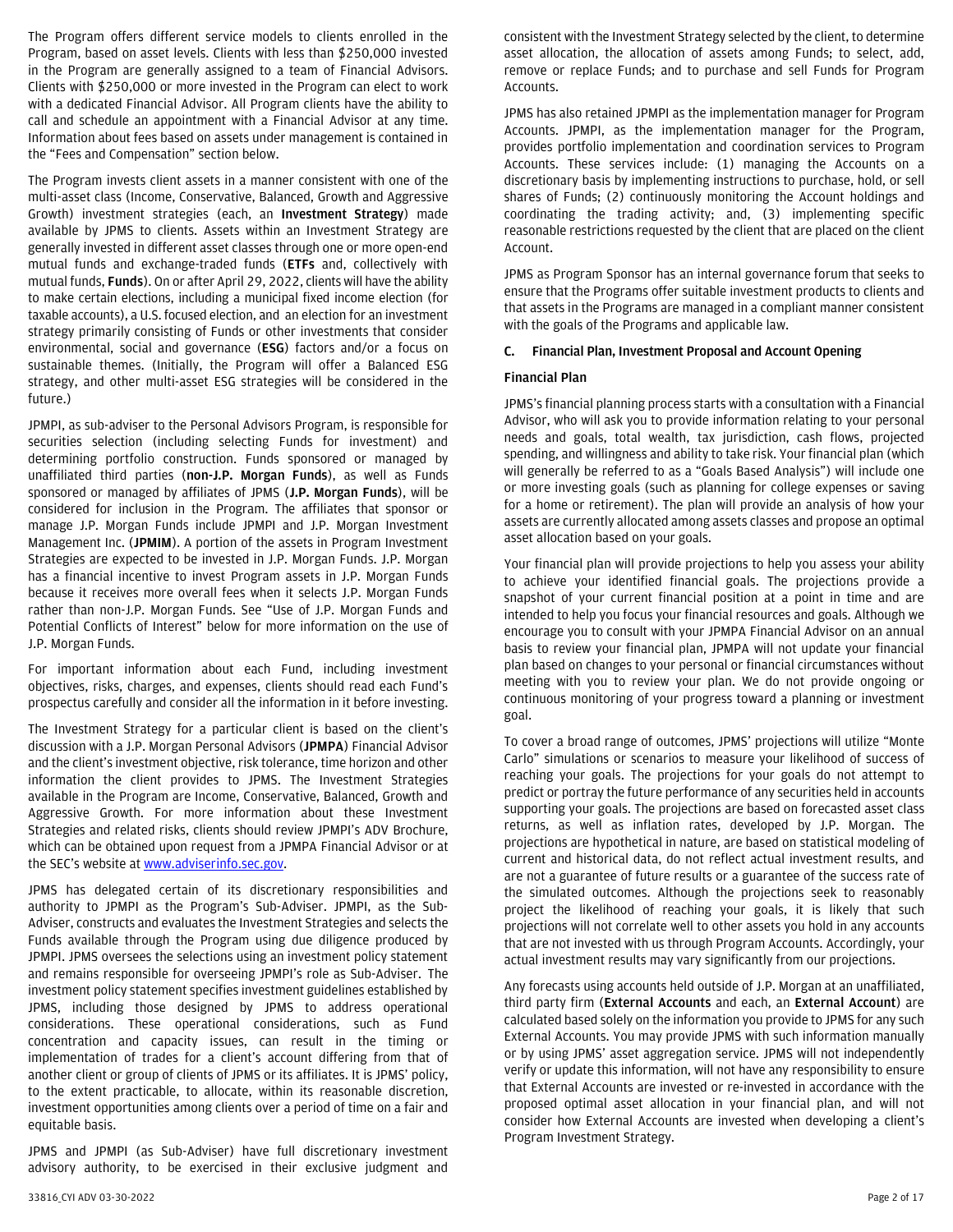The financial plan includes a proposed asset allocation based on your goals, but it does not provide advice or recommendations regarding specific securities or other investments. If you choose to open a Program Account, your Financial Advisor will work with you to develop an "Investment Proposal" that provides a recommendation of one or more Investment Strategies available in the Program, and specifies Funds that are included in the Investment Strategy. Other than the assets included in Program Accounts, which are managed on a discretionary basis through the Program, whether and how to implement any asset allocation recommendations provided in your financial plan is your responsibility and is not part of the services provided under the Program.

### **Investment Proposal**

After you receive and review your financial plan, a Financial Advisor will request your investment objectives, time horizon and risk tolerance, for one or more JPMPA Accounts. This information is incorporated into an "Investment Proposal," which will recommend one or more Investment Strategies. If your investment objectives, time horizon and risk tolerance are consistent with those for the goals identified in your financial plan, then the asset allocations for your recommended Investment Strategy and your financial plan will be consistent. If the information differs (for instance, if your investment objectives or risk tolerance for your Account differ from those contained in your financial plan), then the asset allocation for your recommended Investment Strategy will reflect your Client Profile, rather than the recommended asset allocation in your financial plan.

#### *Annual or Other Updates*

Each year we will invite you to schedule an appointment with a Financial Advisor to update your financial plan and review the investment objectives for your Program Account(s). JPMS will not monitor or update your financial plan or change your recommended Investment Strategy without first meeting with you to discuss any changes to your financial situation or investment objectives. Therefore, it is important that you schedule an appointment with a Financial Advisor whenever your financial situation or investment objectives change, but at least once each year, to ensure that your current financial situation and investment objectives are taken into account.

# *Electronic Communications*

As a condition to receiving services through JPMPA, you must be willing to accept the terms of a global electronic consent, which requires agreeing to electronic delivery of Program documents and communications. In addition, as part of opening a Program Account, clients are required to complete an account application and enter into an investment advisory agreement and other account agreements (collectively, the **Client Agreement**). The Client Agreement along with other disclosures and notices will be delivered to clients in electronic format, including through email or other electronic means. JPMS will not send paper versions of documents to clients as part of the Program unless required by applicable law or in JPMS' sole discretion. In addition, JPMS may require that some or all of the account opening processes be completed electronically and may provide some or all account-related documentation online.

Program clients must provide JPMS with a valid email address and are required to notify JPMS immediately in the event their email address changes or becomes inaccessible by visiting [www.chase.com](http://www.chase.com/) or by contacting JPMS at 1-800-392-5749. Important client notices, including new or amended agreements or documents, will be sent by email; therefore, it is important that clients maintain an accurate email address at all times. If a client fails to provide or maintain accurate contact information, including an email address, JPMS reserves the right to terminate that client's participation in the Program. JPMS will attempt to contact clients by other means when it determines that a client's email address is invalid. Clients must also own or have access to an electronic device with the necessary hardware and software as an initial and continued condition of participating in the Program.

Please refer to the Online Service E-Sign Disclosure and Consent, for additional terms and conditions regarding electronic delivery of Program communications.

#### *Client Agreement*

As a condition to receiving investment management services through the Program, clients are required to enter into a Program Client Agreement. The Client Agreement authorizes JPMS to act as the client's investment adviser, with investment discretion and trading authority, and authorizes JPMS to perform its services directly, or through or by delegating performance to, affiliated or unaffiliated service providers, as JPMS may from time to time designate. The Client Agreement incorporates a separate brokerage account agreement that clients must consent to in order to enroll in the Program.

### *Restrictions on Management of Accounts*

Clients can request reasonable investment restrictions on the management of their Program Account assets by designating particular Funds that should not be purchased for an Account, subject to acceptance as reasonable by JPMPI, in its sole discretion. Please note that (i) reasonable investment restrictions will not apply to the underlying portfolio of any Fund that is held or purchased in an Account, and (ii) investment restriction requests can only be made for specific Funds and *not* categories of Funds or securities (e.g., related to a sector or industry such as weapons or tobacco).

Any restrictions a client imposes on the management of the Account can limit the ability to make investments or take advantage of opportunities and can cause the Account to perform differently than similar unrestricted accounts. JPMS is not required to accept investment restrictions that it deems unreasonable and may decline an Account when it deems any client requested restriction unreasonable.

If JPMS accepts a restriction as reasonable, JPMS has the discretion to invest the portion of the client Account that would have been invested, or was previously invested, in the restricted security in the other securities in the Account (on a pro rata basis), to select a substitute security or to hold those assets in cash. Substitute Funds are likely to have fees or expenses that are higher than the Funds normally used in the Program. In the event that a restriction request for a Fund that is currently held in a client's Program Account is accepted, the Fund will be sold and a client may experience tax consequences.

# *Implementation of Investment Strategy*

After JPMS opens a Program Account for the client, JPMS or JPMPI, as applicable, will implement the selected Investment Strategy taking into account any reasonable investment restrictions a client has placed on management of the Account, as accepted by JPMS. JPMPI manages client Accounts in the Program in accordance with each client's specific investment guidelines, objectives and any reasonable restrictions on investing in specific securities that the client provides to JPMS and JPMS has accepted in writing.

#### *Funding Program Accounts*

Cash or securities can be used to fund Program Accounts. Investment management will begin after JPMS has accepted the Account into the Program. Account acceptance may be delayed or rejected if the Account is overfunded or underfunded relative to the amount stated in the Investment Proposal.

Clients funding Program Accounts with securities direct JPMS to liquidate the securities on behalf of the client and allocate the proceeds in accordance with the Investment Strategy selected in the Investment Proposal. JPMS, on a best efforts basis, will sell a portion or all of any securities that are not consistent with the Investment Strategy stated in the Investment Proposal. Neither JPMS nor JPMPI will advise clients regarding the liquidation of these securities. Liquidation will be done free of commission charges or spread on fixed income trades unless the trade is placed away from JPMS. Depending on the type of security involved,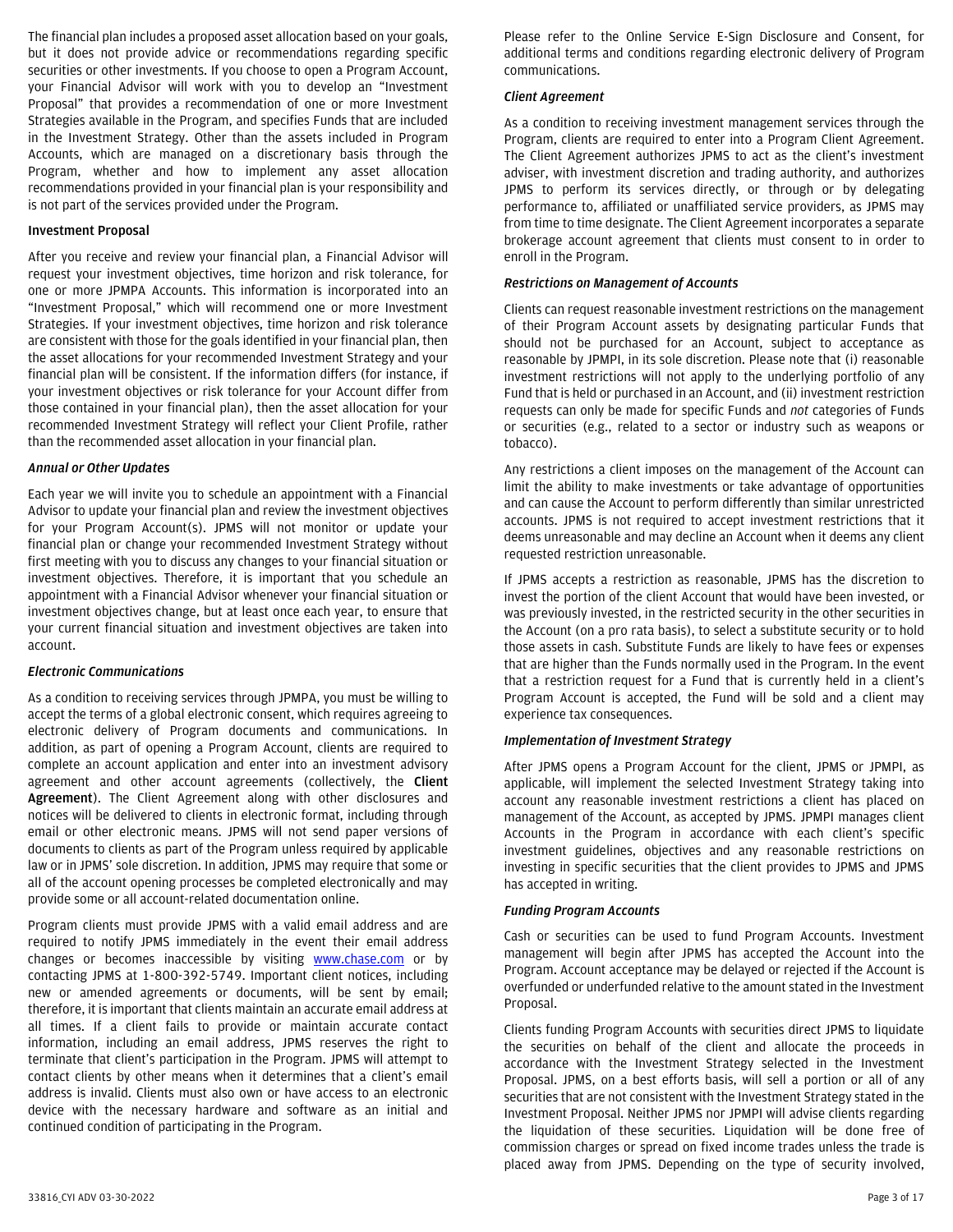liquidation may result in redemption charges and taxable gains or losses. Clients should review the potential tax consequences of these liquidations with their tax advisor before funding their Program Account with securities. JPMS and its affiliates do not provide tax advice. If non-U.S. denominated securities are sold, the client will incur currency conversion charges.

When liquidating securities for purposes of establishing a client's Program Account, JPMS will be acting as your broker, not your investment adviser. Liquidations will be effected promptly after receipt into the Account at the then prevailing market prices, subject to market conditions and applicable JPMS policies. If a particular security cannot be liquidated or is not eligible for the Program, it will not be used to fund an Account and will be transferred to a separate brokerage account.

### *Rebalancing Program Accounts*

Since rebalancing has tax implications for clients, other than those with taxadvantaged accounts, Program Accounts will be rebalanced if the percentage variance at the asset class level exceeds a threshold amount that has been established as effective for rebalancing to the Investment Strategy.

JPMPI will periodically rebalance Program Accounts to the allocation in the chosen Investment Strategy when the asset allocation percentages deviate from established parameters. To rebalance an Account, shares of Funds that are underweight or overweight compared to their asset class percentages in the Investment Strategy will be bought or sold, as applicable, until the Account holdings are consistent with the Investment Strategy. Over time, the Funds in the Account will appreciate (or depreciate) in value at different rates. **Without rebalancing, the change in the percentages of each asset class held will change the level of risk from the risk level that is associated with the original allocations in the selected Investment Strategy.** Changes in the sale of Fund shares may generate taxable gains or losses in a client Account.

#### *Trade Execution*

Client directs brokerage of the account to JPMS. JPMS can designate another broker or dealer if it believes the other broker or dealer will provide better execution than JPMS. Any such determination will take into account that charges for transactions effected through JPMS or its clearing broker are included in the Advisory Fee (defined below), whereas step-out trades are not. In evaluating whether another broker or dealer will provide better execution, JPMS will consider the full range and quality of a broker's or dealer's services including, among other things, execution capability, commission rate, financial responsibility, market making capabilities and responsiveness.

#### **Custodian**

JPMS, in its capacity as an SEC-registered broker-dealer, provides clearing and trade execution services for and serves as the custodian for Program Account assets. JPMS is a "qualified custodian" as defined in Rule 206(4)- 2 under the Investment Advisers Act of 1940, as amended (the **Advisers Act**).

#### **D. Trade Confirmations, Statements, and Performance Reporting**

Clients will receive trade confirmations of all transactions unless they waive receipt of individual confirmations and instead receive a periodic statement of all transactions that will contain the information required to be in a confirmation. Clients can elect to receive a periodic statement in lieu of individual confirmations and can later choose to receive from JPMS, at no additional cost, transaction confirmations for any prior transactions effected during the period in which the client previously elected not to receive separate transaction confirmations. Clients will not pay a different fee based upon this election and can rescind this election at any time upon written notice to JPMS. Clients will receive Program Account statements from the custodian of the Programs at least quarterly (monthly for months when there is activity in their Account). Clients generally will also receive quarterly performance reports containing general market commentary and analysis, charts and graphs detailing the quarterly performance of the Program Account versus relevant industry benchmarks and indices for Program Accounts during the quarter. JPMS performs testing of Program Accounts to validate the performance calculations.

### **E. Proxy Voting, Corporate Actions and Other Legal Matters**

Neither JPMS nor JPMPI will vote proxies (or give advice about how to vote proxies) relating to securities and other property currently or formerly held in a client's Account. JPMS and its affiliates will not be responsible or liable for: (1) failing to notify a client of proxies, or (2) failing to send to the Proxy Service (defined below) or a client, as applicable, proxy materials or annual reports where JPMS or its affiliates have not received proxies or related shareholder communications on a timely basis or at all.

Each client has the right to vote, and is solely responsible for voting, proxies for any securities and other property in the client's Account. In the Program, clients can appoint an independent services provider designated by JPMS for purposes of voting proxies (**Proxy Service**) as the client's agent and attorney-in-fact, and authorize the Proxy Service, in its discretion, to vote proxies for any securities and other property in the client's account in accordance with the Proxy Service's proxy voting guidelines in effect from time to time, copies of which are available on request. The Proxy Service is currently Institutional Shareholder Services Inc. (**ISS**). Information relating to ISS services is available on the ISS website at [www.issgovernance.com.](http://www.issgovernance.com/)  The ISS ADV brochure is available at the SEC's website at [www.adviserinfo.sec.gov.](http://www.adviserinfo.sec.gov/) The Proxy Service role as the agent of clients applies only to proxies that the Proxy Service generally votes and does not apply to proxies with respect to which the Proxy Service declines to vote. A client who appoints the Proxy Service will not receive proxy materials or annual reports relating to securities and other property for which the Proxy Service has accepted responsibility for voting related proxies. In limited circumstances the Proxy Service will not vote proxies. A client can revoke its appointment of the Proxy Service upon written notice to JPMS at J.P. Morgan Securities LLC, Mail Code: IL1-0291, PO Box 1762, Chicago, IL 60690-1762 Attn: Proxy Voting Opt Out. If a client revokes his or her appointment of the Proxy Service, the client will receive all proxy materials and annual reports related to securities and other property in the client's Account, and will be responsible for voting such proxies directly or instructing any custodian that holds such securities and other property. JPMS can, in its discretion, change the Proxy Service. JPMS will not be deemed to have or exercise proxy voting responsibility or authority by virtue of any authority to hire or change the Proxy Service.

In the Program, JPMPI will receive and respond to corporate actions with respect to securities in a client's Account, such as: any conversion option; execution of waivers; consents and other instruments; and consents to any plan of reorganization, merger, combination, consolidation, liquidation, or similar plan. Each client has the right and responsibility to take any actions with respect to any legal proceedings, including without limitation, bankruptcies and shareholder litigation, and the right to initiate or pursue any legal proceedings, including without limitation, shareholder litigation, including with respect to transactions, securities or other investments held in the client's Account or the issuers thereof. Neither JPMS nor the Sub-Adviser is obligated to render any advice or take any action on a client's behalf with respect to securities or other property held in the client's account, or the issuers thereof, which become the subject of any legal proceedings, including without limitation, bankruptcies and shareholder litigation, to which any securities or other investments held or previously held in the account, or the issuers thereof, become subject. In addition, neither JPMS nor the Sub-Adviser is obligated to initiate or pursue any legal proceedings, including without limitation, shareholder litigation, on behalf of a client's account, including with respect to transactions, securities, or other investments held or previously held, in the client's Account or the issuers thereof.

# **F. Fees and Compensation**

# **Wrap Fee**

Clients pay an annual asset-based account fee for the Program (**Advisory Fee**) to JPMS, subject to any applicable discounts or adjustments. The Program is currently being offered on a limited basis solely to invited participants.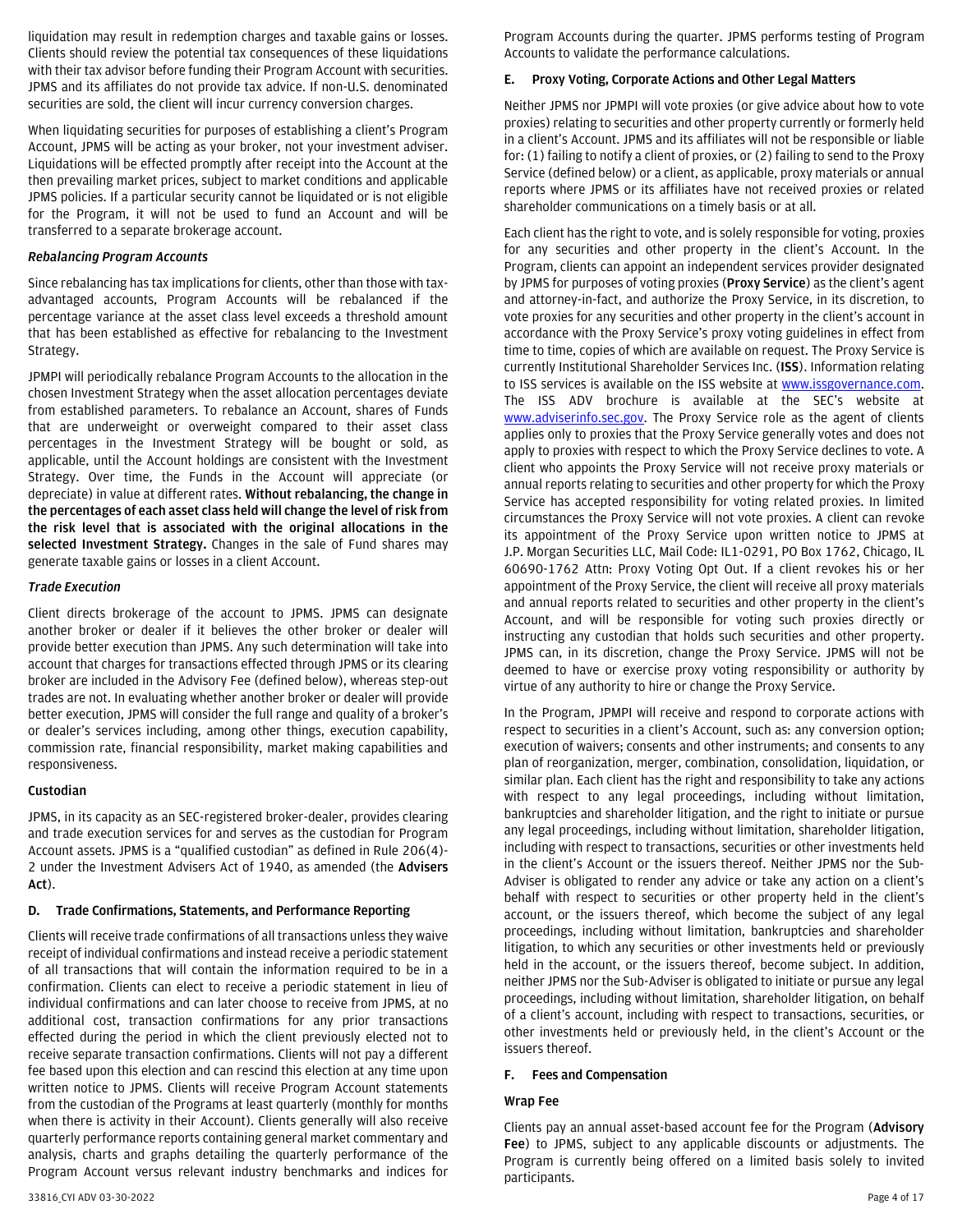The following fee schedule will apply to JPMPA accounts opened on or after April 4, 2022. (Effective January 1, 2023, the fee schedule will also apply to accounts opened before April 4, 2022.)

| <b>Account Assets</b>   | Annual Fee* |
|-------------------------|-------------|
| $$0 - $249,999.99$      | $0.60\%$    |
| \$250,000 - \$1,000,000 | 0.50%       |
| \$1,000,000.00          | 0.40%       |

\* The same fee is applied to the entire account (i.e., is not a "blended" fee) for account assets over \$249,999.99.

The Advisory Fee will be computed and payable monthly in arrears based upon the market value of all assets held in the Program Account (including cash) on the last business day of the prior month or portion thereof, as determined by JPMS. Advisory Fees for partial billing periods upon the inception or termination of a Program Account will be prorated. The Advisory Fee will be reflected on the Account statement issued by the custodian for the Account.

The Advisory Fee is a single (or "wrap" or "bundled") annualized assetbased fee that covers all financial planning, investment advisory, portfolio management, administrative, custodial, and brokerage services provided by JPMS and/or the Sub-Adviser.

### **No Minimum Fee**

No minimum fee requirement is applied to Program Accounts. When applicable, Program Accounts will be charged the appropriate fee percentage for the asset value in the Program Account or, if applicable, for the value of assets in related Program Accounts that have been combined for Advisory Fee calculation purposes. If the Account has at any time qualified for a particular fee rate based on the market value of the Account, the same fee rate shall apply so long as the market value of the Account is no lower than 10% below the minimum asset size required for the applicable fee rate. If the market value of the Account falls below 10% of the minimum asset size required for the current fee rate, the Advisory Fee rate will be assessed using the applicable fee rate reflected in the fee schedule.

### **Method of Payment**

Once an Advisory Fee is charged, unless the client has elected to pay the Advisory Fee from a related JPMS account, if there is sufficient cash in the Deposit Account, as defined below, or money market sweep fund (MMF) to pay the entire amount, the Advisory Fee percentage for the Program Account value will be paid out of the Deposit Account or MMF within the Program Account. If the Deposit Account or MMF does not have sufficient funds to pay the Advisory Fee in its entirety, shares of the most overweight Fund(s) will be sold to pay the entire Advisory Fee rather than paying any of the Advisory Fee from the Deposit Account or MMF. This could result in the client incurring a tax liability. If due to withdrawals, payment of fees, or otherwise, the value of the Deposit Account or MMF would fall to zero or below, sufficient shares in the Fund(s) currently most overweight in the Investment Strategy based on actual dollar value will be sold to clear the debit and replenish the Deposit Account or MMF to its current target amount.

### **Fees Paid to Sub-Adviser**

JPMS reimburses the Sub-Adviser for its costs for providing investment services, including certain investment advisory, portfolio management, research and implementation services, as applicable.

#### **Best Execution**

Although JPMPI has discretion to select brokers or dealers other than JPMS or its affiliates, it generally places such trades through JPMS because the Advisory Fee paid by each client Account only covers execution costs on trades executed through JPMS or its affiliates. Execution costs include fees we pay to exchanges and/or regulatory agencies on certain transactions.

JPMPI's primary objective in broker-dealer selection is to comply with its duty to seek best execution of orders for clients. Best execution does not necessarily mean the lowest commission or price, but instead involves consideration of a number of factors.

#### *Waivers, Reductions and Negotiation of Fees*

In its discretion, JPMS can negotiate, reduce or completely waive the Advisory Fee for any client or group of clients, including in connection with promotional efforts. JPMS does not give that discretion to Financial Advisors. JPMS' promotional efforts are subject to change, and JPMS reserves the right to offer different promotions simultaneously. Not all clients will have access to the same promotions, so it is possible that similarly situated clients will pay a different Advisory Fee. Please refer to the terms associated with such promotions for details regarding how they affect the fees and expenses of the Program and the length of any such waiver or fee reduction. From time to time, the Advisory Fee can be increased. JPMS will provide clients with advance notice prior to increasing the Advisory Fee.

A client can combine assets held in Program Accounts (together a **Relationship Pricing Group**) to determine the applicable fee percentage unless prohibited by rules or regulations. Program Accounts under the same tax identification number are automatically linked for Advisory Fee calculations. When the combined assets in the linked Accounts are sufficient to reach the next Advisory Fee breakpoint, the client will benefit from a lower overall fee. The combined Advisory Fee is then divided ratably and assessed over all of the related Program Accounts. All linked Accounts, within the same Relationship Pricing Group, will have the same Advisory Fee rate applied, subject to applicable discounts. Accounts that are not enrolled in the Program may not be included in a Relationship Pricing Group.

JPMS charges fees that it believes are reasonable in relation to the scope of services and nature of the investment advice provided, but these fees are not always the lowest available from other firms and/or our affiliates.

The Advisory Fee can be more or less than the cost of paying for investment advice, trade execution, custody and reporting services separately, depending on the cost of these services if provided separately and the level of trading activity in the client's Account.

Because the Advisory Fee is charged on all assets in the Account, in a low interest rate environment, a client can earn less interest on assets held in the Account as cash or cash alternatives, such as money market funds, than the amount of the Advisory Fee the client is paying JPMS with respect to such assets, and therefore the client's net yield with respect to such assets can be negative.

#### *Other Fees and Expenses*

Funds pay fees and expenses that are ultimately borne by clients (including but not limited to management fees, brokerage costs, administration and custody fees). The Advisory Fee does not include various additional fees that can be incurred within a client's Program Account, including, but not limited to, Fund fees and expenses; transfer taxes; electronic fund and wire fees; IRA and retirement plan account fees; margin interest; ADR related fees; or any other fees that would reasonably be assessed to a brokerage account. If these fees are for services performed by JPMS or their affiliates, JPMS or an affiliate will receive all or a portion of the revenue from the fee. Additionally, Funds held in a Program Account have annual investment advisory expenses, so clients actually incur two levels of investment management fees: indirect Fund investment advisory fees to the investment adviser of each Fund, and direct Program Advisory Fees to JPMS. These Fund fees and expenses are in addition to any fees paid to JPMS as the Program sponsor. (See "Offset of Certain Fees to IRAs and Certain Other Retirement Accounts" below to understand the impact of Fund fees and expenses on retirement accounts.) Clients can review the applicable prospectuses for Funds in the Program for additional information about these fees and expenses. JPMS and its affiliates collectively receive greater revenue if J.P. Morgan Funds are included in the Program, and therefore, JPMS and its affiliates have a conflict of interest in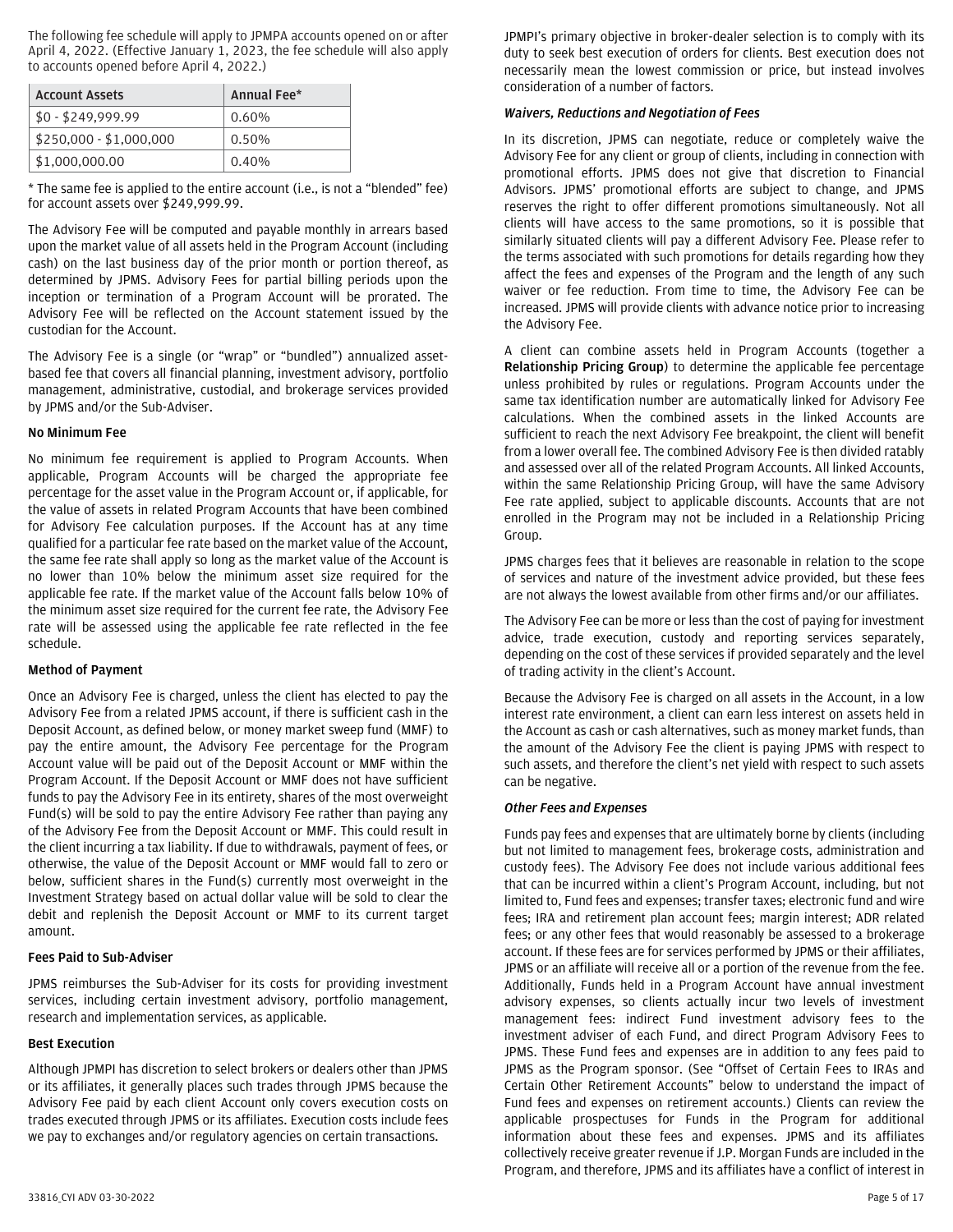including J.P. Morgan Funds in the Program. See "Use of J.P. Morgan Funds and Potential Conflicts of Interest" below for more information on the use of J.P. Morgan Funds.

The Advisory Fee does not cover brokerage commissions or other charges resulting from transactions not effected through JPMS or its affiliates. In general, JPMS and JPMPI place orders in fixed-income or debt securities with broker-dealers other than JPMS. For these trades the client will incur a brokerage commission, mark-up or mark-down charged by the other broker-dealer that is not covered by the Advisory Fee. JPMS or JPMPI also can choose to place orders in equities and other types of securities with broker-dealers other than JPMS, in which event the client will incur a brokerage commission that is not covered by the Advisory Fee. When JPMS or JPMPI place orders with broker-dealers other than JPMS, the trade confirmation issued by JPMS with the details of the trade shows a price for the traded security that is inclusive (i.e., net) of the commission, mark-up or mark-down paid by the client to the other broker-dealer, but it does not break out or otherwise show the amount of the commission, mark-up or mark-down separately. For more information on trades away from the Firm, please refer to the Trading Practices Disclosures for Wrap Fee Programs available a[t www.chase.com/managed-account-disclosures.](http://www.chase.com/managed-account-disclosures) 

#### *Share Classes Available in Program Investment Strategies*

Mutual funds typically offer different ways to buy shares with different share classes that may assess different fees and expenses. JPMS strives to make available the most appropriate share class on the platform for each Fund, with the goal of generally obtaining the lowest cost share class. However, for certain Funds, the share classes with the lowest fee structures are not available in the Program (e.g., (1) the Fund family restricts access to these share classes or (2) JPMS does not have an agreement with the Fund to distribute the share class in the Program). Clients should be aware that the share class of a Fund available through the Program may differ from the share class available to similar accounts managed by or held at JPMS or its affiliates, and that certain lower cost Fund share classes may be available outside of the Program. Clients should contact their Financial Advisor(s) for information about any limitations on share classes available through the Program. JPMS through its brokerage accounts has other arrangements with Fund companies that are described in the relevant brokerage documents.

JPMS and its affiliates receive fees or other forms of compensation from the Funds (including money market funds), or their affiliates. JPMS believes that this conflict is addressed in the following ways:

- 12b-1 Distribution Fees: JPMS receives fees from certain Funds pursuant to Rule 12b-1 under the Investment Company Act of 1940 (**Investment Company Act**) (**12b-1 Distribution Fees**). Rule 12b-1 allows Funds to use Fund assets to pay the costs of marketing and distribution of the Fund's shares. If JPMS receives 12b-1 Distribution Fees, it will rebate these fees to the client.
- Other Fees: JPMS enters into agreements with the Funds, their investment managers, distributors, principal underwriters, shareholder servicing agents and/or other affiliates of the Funds (**Service Providers**). The Funds or their Service Providers pay J.P. Morgan fees for providing certain administrative services, which include maintaining and updating separate records for each client, preparing and delivering client statements, tax reporting, proxy voting and solicitation, processing purchase and redemption orders, processing dividends, distributing prospectuses and other Fund reports, and responding to client inquiries. These fees for these services are typically called "shareholder servicing fees," when paid for by the Fund; however these fees can be referred to as "revenue sharing" when they are paid by the Fund Service Provider from its own resources (together referred to as **Servicing Fees**). As of December 31, 2020, the Servicing Fees that JPMS received were up to 25 basis points annually of the Fund assets, or a rate of up to \$20 per year per Fund position; however, these amounts can change. The receipt by JPMS of these fees creates a conflict of interest in the selection of Funds for accounts because the fees are different among

Funds. Similarly, JPMS has a conflict to recommend mutual funds that pay Servicing Fees instead of ETFs or other securities or products that do not pay any Servicing Fee. The portfolio managers or Financial Advisors, who are responsible for recommending investments for Program accounts do not receive any direct financial benefit from the Servicing Fees. To that extent, such portfolio managers or Financial Advisors are incentivized to invest in or recommend securities they believe will increase the value of the Account. JPMS does not retain any portion of those fees for retirement accounts. When evaluating the fees for, and cost of, a Program, clients should consider the Servicing Fees that JPMS receives in addition to the investment advisory fees. Clients can also request a Fund prospectus for additional information regarding Fund fees.

Once a particular share class is made available for a particular Fund in the Program, clients can only purchase that share class for such Fund. JPMS periodically reviews the share classes offered by Funds in the Program, but also relies on the Fund families to inform JPMS when and if these share classes will be made available. If JPMS identifies and makes available a class of shares for a Fund more appropriate than the class of shares previously made available for the Fund, to the extent allowed, JPMS will convert client shares of the Fund to that more appropriate share class of the same Fund. Operational and other considerations can affect the timing of the conversion of shares and can cause the timing or implementation of such conversions to differ between clients.

Some of the Fund share classes available through the Program are not necessarily available to clients outside of the Program. To the extent an Account is terminated, clients may not be eligible to continue to hold or purchase certain share classes outside of the Program and/or outside the firm.

# *Cash Allocations and the Sweep Feature*

Clients in the Program authorize JPMS, to the extent permitted by applicable law, to invest (i.e., "sweep") available cash balances in the J.P. Morgan Chase Deposit Account (the **Deposit Account**) or one or more money market mutual funds that are managed by affiliates of JPMS. The Deposit Account is the default "sweep" option for Program clients who do not select an available "sweep" alternative or if the sweep selected is no longer available.

Cash "swept" or allocated to the Deposit Account is remitted for deposit by JPMS, acting as the client's agent, into a demand deposit account maintained at JPMorgan Chase Bank, N.A. (**JPMCB**). Balances in the Deposit Account are covered by Federal Deposit Insurance Corporation (**FDIC**) insurance, subject to applicable limits, terms and conditions, but are not protected by the Securities Investor Protection Corporation. JPMS does not review or monitor FDIC insurance limits for clients. Clients are responsible for monitoring the total amount of deposits that they have with JPMCB to determine the extent of FDIC deposit insurance coverage available to them on their deposits. The J.P. Morgan Chase Deposit Account Disclosure provides further information about the Deposit Account, including the limits, terms and conditions of FDIC insurance coverage.

The interest rate on the Deposit Account may be higher or lower than yields on other available cash alternatives (e.g., money market mutual funds). From time to time, JPMS or the Sub-Adviser may decide that it is in the best interest of clients to maintain a certain percentage of assets in cash or cash alternatives, especially when markets are volatile. However, because the Advisory Fee is charged on the value of all assets in the Account (including cash and cash alternatives), in a low interest rate environment the net investment return on cash and cash alternatives, including the Deposit Account, will be negative. The current rates and yields for available cash options for Program Accounts, including the Deposit Account, can be found online at [https://www.chase.com/personal/investments/sweep-options](https://www.chase.com/personal/investments/sweep-options-yields)[yields.](https://www.chase.com/personal/investments/sweep-options-yields) These rates and yields change regularly, so it is prudent to check this website on at least a quarterly basis.

Although there is no charge to clients with respect to the Deposit Account, JPMCB benefits from the Deposit Account because, through the Deposit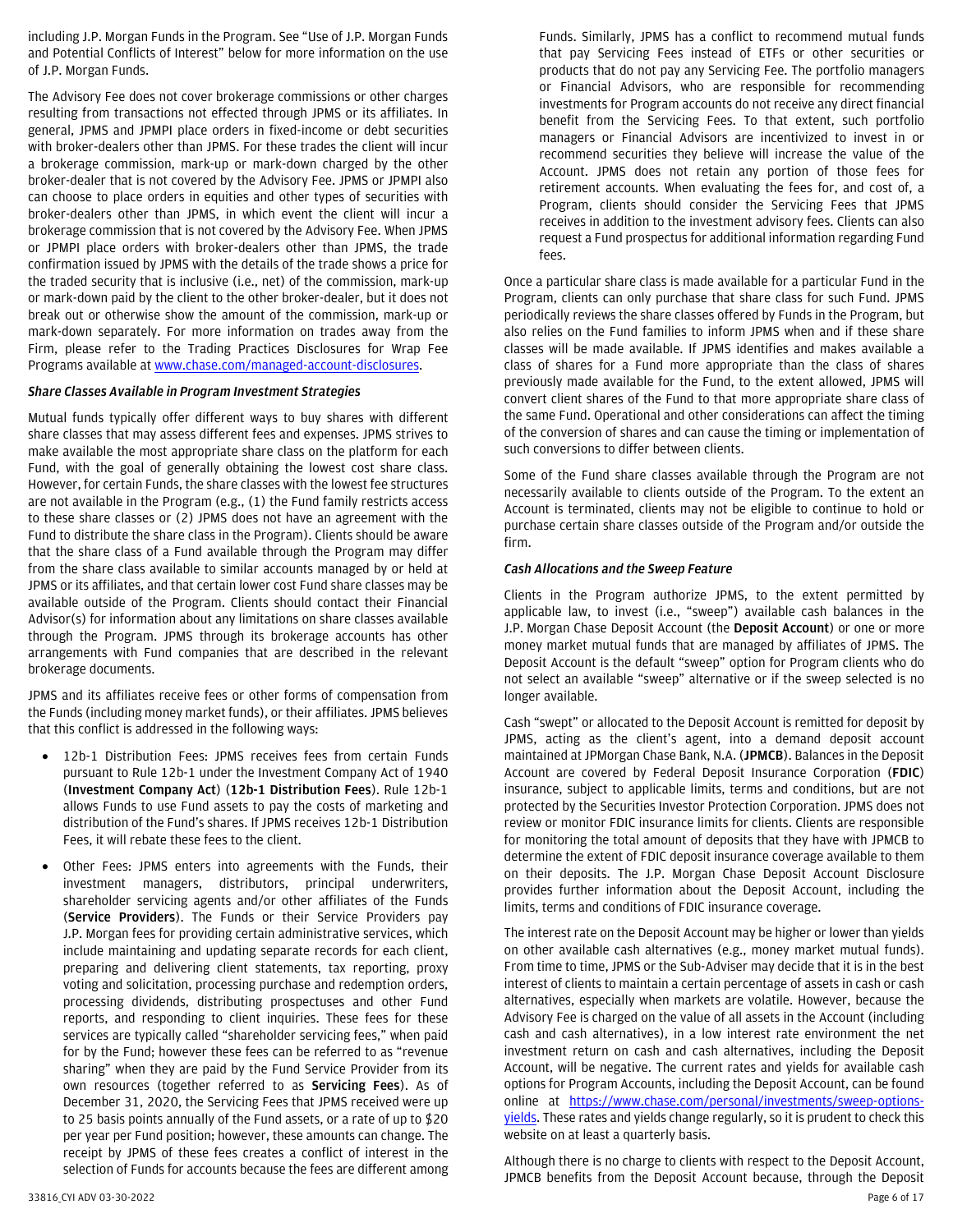Account, JPMCB receives a stable, cost-effective source of funding. JPMCB uses client deposits in the Deposit Account to fund current and new businesses, including lending activities and investments. The profitability on such lending activities and investments is generally measured by the difference, or "spread," between the interest rate and other costs associated with the Deposit Account paid by JPMCB, and the interest rate and other income earned by JPMCB on the loans and investments made with the deposits. The income that JPMCB earns through its lending and investing activities is usually significantly greater than the interest earned by clients through the Deposit Account. It is typically also greater than the fee earned by all J.P. Morgan entities from managing and distributing money market mutual funds available to Program clients. Additionally, JPMCB has agreed to pay JPMS a monthly flat fee for each Account that uses the Deposit Account; however, JPMS is currently waiving receipt of this fee.

Therefore, JPMS and JPMCB have a conflict of interest in offering or utilizing the Deposit Account and in making it the default "sweep" option. JPMS believes that the conflict is addressed through:

- the fact that Financial Advisors do not receive any additional compensation for assets held in the Deposit Account as opposed to another cash alternative;
- online disclosure of the available cash options and yields at [https://www.chase.com/personal/investments/sweep-options](https://www.chase.com/personal/investments/sweep-options-yields)[yields;](https://www.chase.com/personal/investments/sweep-options-yields)
- the client's ability to affirmatively select another available "sweep" option and to change the "sweep" option selection to an available alternative at any time;
- the J.P. Morgan Chase Deposit Account Disclosure provided to the client; and;
- the client's ability to obtain the prospectus for each money market mutual fund that is an available alternative to the Deposit Account.

#### *Offset of Certain Fees to IRAs and Certain Other Retirement Accounts*

If a Program Account owned by an IRA, or other client that is a qualified retirement account subject to the prohibited transaction provisions of Section 4975 of the Internal Revenue Code, as amended (**IRC**), holds any J.P. Morgan Funds, the actual amount of the J.P. Morgan Funds' underlying fees paid to J.P. Morgan and associated with Program Account assets will be offset against the Advisory Fee. The offset amount will be automatically applied against the Advisory Fee charged for the period and will appear as a separate line item on the client's Program Account statement. This offset does not apply to Account investments in non–J.P. Morgan Funds. In addition, for those J.P. Morgan Funds that utilize unaffiliated investment sub-advisers for all or a portion of the Fund portfolio management, the amount of the Fund advisory fees paid to unaffiliated investment subadvisers is not offset to the Advisory Fee.

#### **Financial Advisor Compensation**

The Program is recommended to clients by Financial Advisors associated with JPMS. Financial Advisors and certain other JPMS supervised persons are eligible to receive variable compensation based on discretionary and nondiscretionary factors, including the number of qualified clients who set up consultations and/or invest in the Program. This variable compensation structure creates a financial incentive for such supervised persons to recommend the Program over other advisory programs and brokerage services offered by JPMS and its affiliates. JPMS maintains and enforces policies reasonably designed to identify and disclose and minimize or eliminate these conflicts of interest. Neither the JPMS supervised persons nor the Financial Advisors who deliver advice to Program clients are compensated for or on the basis of any recommendation or sales of specific securities.

#### *Margin Debit Balances*

In general, any margin debit balances held by a client cannot be held in a Program Account. This is significant because, for purposes of the calculation of the Advisory Fee, the net market value of the assets on which the fee is based will generally not be reduced by the amount of any margin debit balances held by the client in an account outside of the Program, even

if some or all of the proceeds of the loan represented by the margin debit balances are held in the client's Program Account and even if some or all of the assets in the client's Program Account are used to collateralize or secure the loan represented by the margin balances. JPMS has a financial incentive for the client to incur margin debt to buy securities in a Program Account because: (1) the client will be required to pay JPMS or its affiliates interest and fees on the debt; and (2) the net market value of the Program Account will be increased by the value of the additional securities purchased with the margin loan (and will not be offset by the amount of the margin debit held by the client in any account outside of the Program), resulting in a higher fee. In addition, any interest and fees paid by the client in connection with any debit balances held outside the Program Account will not be taken into account in the computation of the net equity or performance of the client's Program Account as reflected in Account statements, performance reports or otherwise.

#### <span id="page-6-0"></span>**ITEM 5 – ACCOUNT REQUIREMENTS AND TYPES OF CLIENTS**

Clients generally include individuals investing through taxable accounts and retirement accounts with a U.S. address. Clients whose Account address becomes a non-U.S. address will generally have their Account terminated from the Program.

The Program is not intended for investors who seek to maintain control over trading in their Account, who have a short-term time horizon (or expect ongoing and significant withdrawals), or who expect or desire to maintain consistently high levels of cash or money market funds.

### **A. Program Minimum**

Participation in the Program requires an initial minimum investment of \$25,000. Clients can open and maintain multiple Program Accounts, but each Account requires an initial minimum investment of \$10,000. JPMS may, in its discretion, waive or reduce these minimums for certain clients from time to time. If Accounts fall below the Program minimums, JPMS can terminate such Accounts at its discretion.

The investment, sale or withdrawal of funds or securities from Program Accounts will be effected as soon as practicable subject to market conditions and other factors. Under normal market conditions, it can take 2-4 business days to process the investment (whether initial investments or additions), sale or withdrawal of funds in Program Accounts; however, timeframes can be longer due to market conditions and other factors.

#### **B. Cash Balances in Program Accounts**

A portion of Program Accounts will be held in cash, cash equivalents or money market funds as part of the overall investment strategy for the Account. Cash and cash equivalents, including money market funds, are subject to the Advisory Fee. For additional information, please see "Cash Allocations and the Sweep Feature" in Item 4.

#### **C. Retirement Accounts**

For Program Accounts established for retirement plans subject to the Employee Retirement Income Security Act of 1974, as amended (**ERISA**) and for Individual Retirement Accounts (**IRAs**) (collectively referred to as "retirement accounts"), when providing services under the Program, JPMS is a "fiduciary" as that term is defined in Section 3(21)(A) of ERISA and/or Section 4975(e)(3)(B) of the IRC with respect to the assets of the retirement accounts invested in the Program. Additionally, for retirement accounts that invest in the Program with JPMPI as Sub-Adviser, JPMPI is a "fiduciary" as that term is defined in Section 3(21)(A) of ERISA and/or Section 4975(e)(3)(B) of the IRC with respect to the assets that it manages in the Program.

Retirement accounts can be restricted from investing in Funds that have a certain relationship with J.P. Morgan. As a result, performance of such retirement accounts would differ from non-retirement accounts invested in the same Investment Strategy without such restrictions.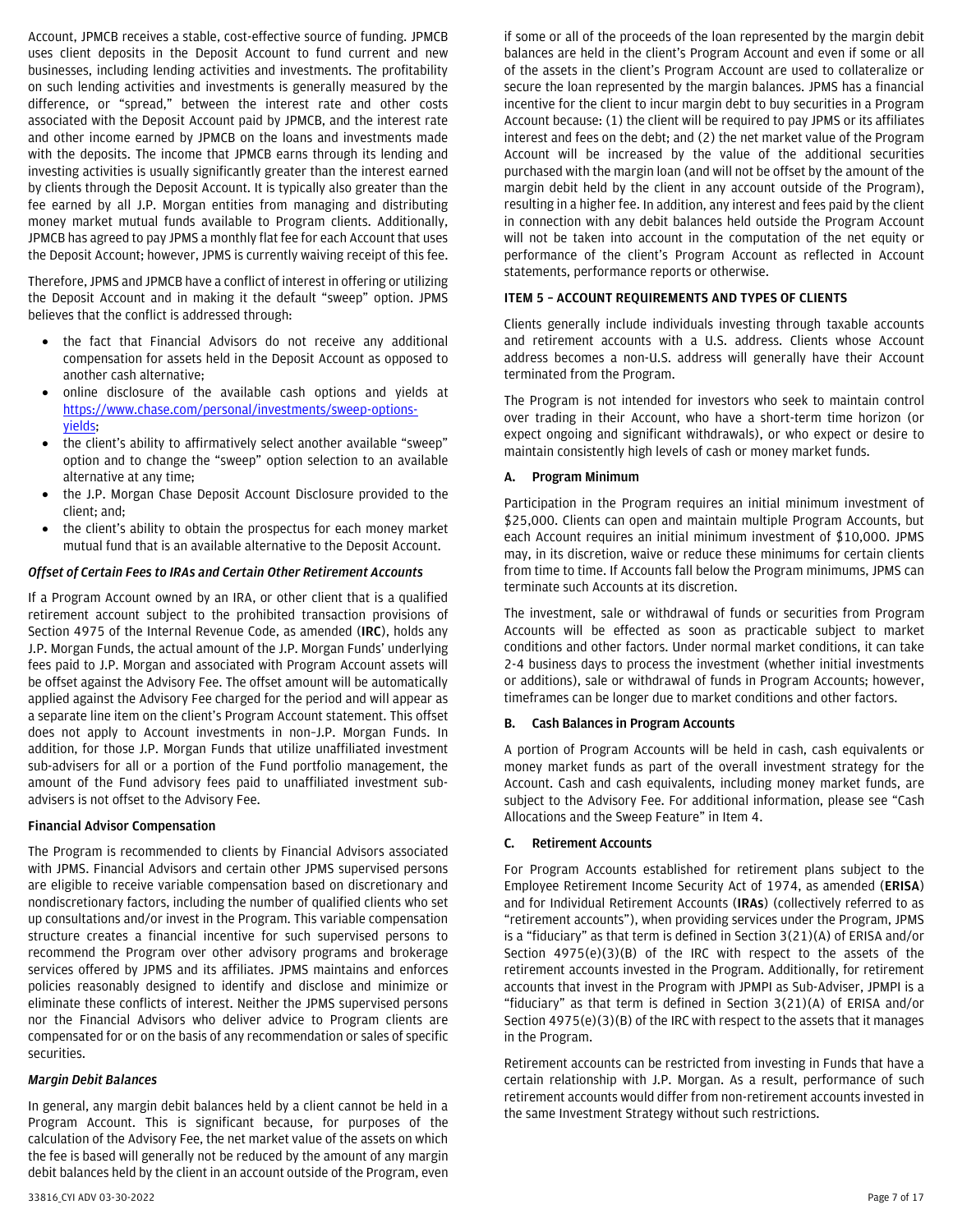#### <span id="page-7-0"></span>**ITEM 6 – SUB-ADVISER SELECTION AND EVALUATION**

#### **Methods of Analysis, Investment Strategies and Risk of Loss**

Set forth below is a general description of the primary methods of analysis that the Sub-Adviser utilizes for the Program. This description is not intended to serve as Fund or Account guidelines. This description is qualified in its entirety by the information included in any applicable Fund's prospectus or other relevant offering documentation and the Sub-Adviser's Form ADV, Part 2A disclosure brochure. JPMS, the Sub-Adviser, and the Manager Solutions Team (defined below) are not responsible for the performance of any Fund or its compliance with its prospectus, disclosures, laws or regulations, or other matters within the Fund and its respective adviser's control. Each Fund's adviser is solely responsible for the management of the Fund. JPMS, the Sub-Adviser and the Manager Solutions Team cannot ensure that a given Investment Strategy's investment objective will be attained.

#### **Sub-Adviser's Discretionary Investment Process**

JPMPI is responsible for determining asset allocation, selecting and monitoring Funds used for Investment Strategies, determining portfolio construction and evaluating Investment Strategies on an ongoing basis subject to the oversight of, and pursuant to, the investment policy statement approved by JPMS.

The Sub-Adviser's approach is generally comparable to the approach to asset allocation, Fund and manager selection, and portfolio construction taken by the Wealth Management division of J.P. Morgan Asset & Wealth Management for Wealth Management's Private Bank (**PB**) discretionary accounts. See "Use of J.P. Morgan Funds and Potential Conflicts of Interest" below for important information on the use of J.P. Morgan Funds.

#### **Asset Allocation Process**

JPMPI is responsible for establishing and updating the overall strategic asset allocations for the Investment Strategies. Asset allocations are based on the firm's long-term capital market assumptions, as well as correlation between asset classes. Each Investment Strategy's asset allocation mix is selected to have the appropriate level of risk and return for such Investment Strategy. This process includes several internal forums. These asset allocations generally are the overall basis for the process described below. The JPMPI personnel who perform these functions are shared with JPMCB, an affiliate of JPMS and the Sub-Adviser, and perform substantially similar services for other clients. The Sub-Adviser periodically reviews the Program composition and asset allocation and performance of the Investment Strategies with JPMS.

#### **Research Process**

The Sub-Adviser uses research from the JPMPI Manager Solutions Team (**Manager Solutions Team**) to research, select and monitor Funds. The Manager Solutions Team is comprised of employees of JPMCB and other affiliates. Specialists on the Manager Solution Team are supervised persons of JPMPI. The Manager Solutions Team conducts due diligence of the Funds and Investment Strategies that are available for use in the Program and is responsible for researching and selecting funds, and for subjecting them to a review process. The due diligence process is designed to subject both J.P. Morgan and non-J.P. Morgan investment strategies to the same process; however, the Manager Solutions Team applies its discretion and is not required to apply all factors equally to each Fund in the search universe. J.P. Morgan maintains certain capacity limitations on investment positions in non-J.P. Morgan Funds due to liquidity concerns, regulatory requirements, and related internal policies. In circumstances where these limitations mean that the Sub-Adviser would not be able to invest all desired client assets in a particular non-J.P. Morgan Fund, the Manager Solutions Team will likely recommend a J.P. Morgan Fund. The Manager Solutions Team will begin the search process by defining an applicable universe of managed strategies, which typically will include J.P. Morgan managed strategies when there is one in the desired asset class. The Manager Solutions Team utilizes both quantitative and qualitative assessments during its initial review process. The Manager Solutions Team

#### **Centralized Due Diligence**

JPMPI's Manager Solutions and operational due diligence teams provide research on Funds. The "Qualitative Research Process" is used by the Program. An operational due diligence review is performed on Funds identified through the Qualitative Research Process. In the Qualitative Research Process, the Manager Solutions Team conducts a qualitative analysis of Funds on an ongoing basis. The team reviews the portfolio manager's organization, investment process, investment philosophy and performance.

As part of the due diligence process, JPMPI applies an ESG eligibility framework that establishes minimum criteria for determining the universe of funds and strategies to be considered for inclusion in ESG strategies. Funds may be removed from (or no longer be eligible for purchase in) the Program if they do not continue to meet these criteria.

#### **Initial Fund and Investment Strategy Review and Approval**

The internal governance forum approves or rejects new Funds to be made available for the Sub-Adviser to use in the Program. There can be Funds that are not available in the Program, but that are available in other programs advised by JPMPI or its affiliates. The Manager Solutions and operational due diligence teams provides a formal presentation on prospective managed strategies to the governance forum for review. The internal governance forum is expected to consider the same factors in its review and approval process for J.P. Morgan and non–J.P. Morgan managed strategies. These factors include, but are not limited to: (a) an analysis of the manager's overall investment opportunity; (b) investment thesis; (c) track record; (d) performance; (e) terms of the vehicle; (f) reputational risk; (g) potential for conflicts of interest; and (h) regulatory issues.

### **Portfolio Construction**

From the pool of strategies, the Sub-Adviser selects the combination of Funds that, in its view, fit each Investment Strategy's asset allocation goals and investment objectives. In making portfolio construction decisions, the Sub-Adviser will consider and is permitted to prefer J.P. Morgan Funds. The Sub-Adviser is also more likely to select a J.P. Morgan Fund in circumstances where it would not be able to invest all desired client assets in a particular non-J.P. Morgan Fund due to capacity limitations as described under "Research Process" above. See "Use of J.P. Morgan Funds and Potential Conflicts of Interest" below for more information on the use of J.P. Morgan Funds.

#### **Portfolio Implementation**

JPMPI provides portfolio implementation services for each individual client's Program Account.

#### **Ongoing Review of Approved Funds and Investment Strategies**

Another internal governance forum is responsible for the ongoing monitoring and oversight of Funds as approved and available for the Program. From time to time, this internal governance forum may place them on probation, or terminate them as part of its ongoing monitoring and oversight responsibilities. The factors considered by the forum are expected to be the same for J.P. Morgan and non–J.P. Morgan managed strategies, as further described above under "Research Process" above. In addition, the Sub-Adviser may be limited from making additional purchases of a Fund due to capacity considerations.

The Sub-Adviser also can, for portfolio construction reasons, remove a Fund from the Program.

A Fund that is on probation can be held in a client Account, but generally the Sub-Adviser will not direct new purchases until the Fund is removed from probation. During the probation period, the Manager Solutions Team and operational due diligence teams will continue to review the Fund.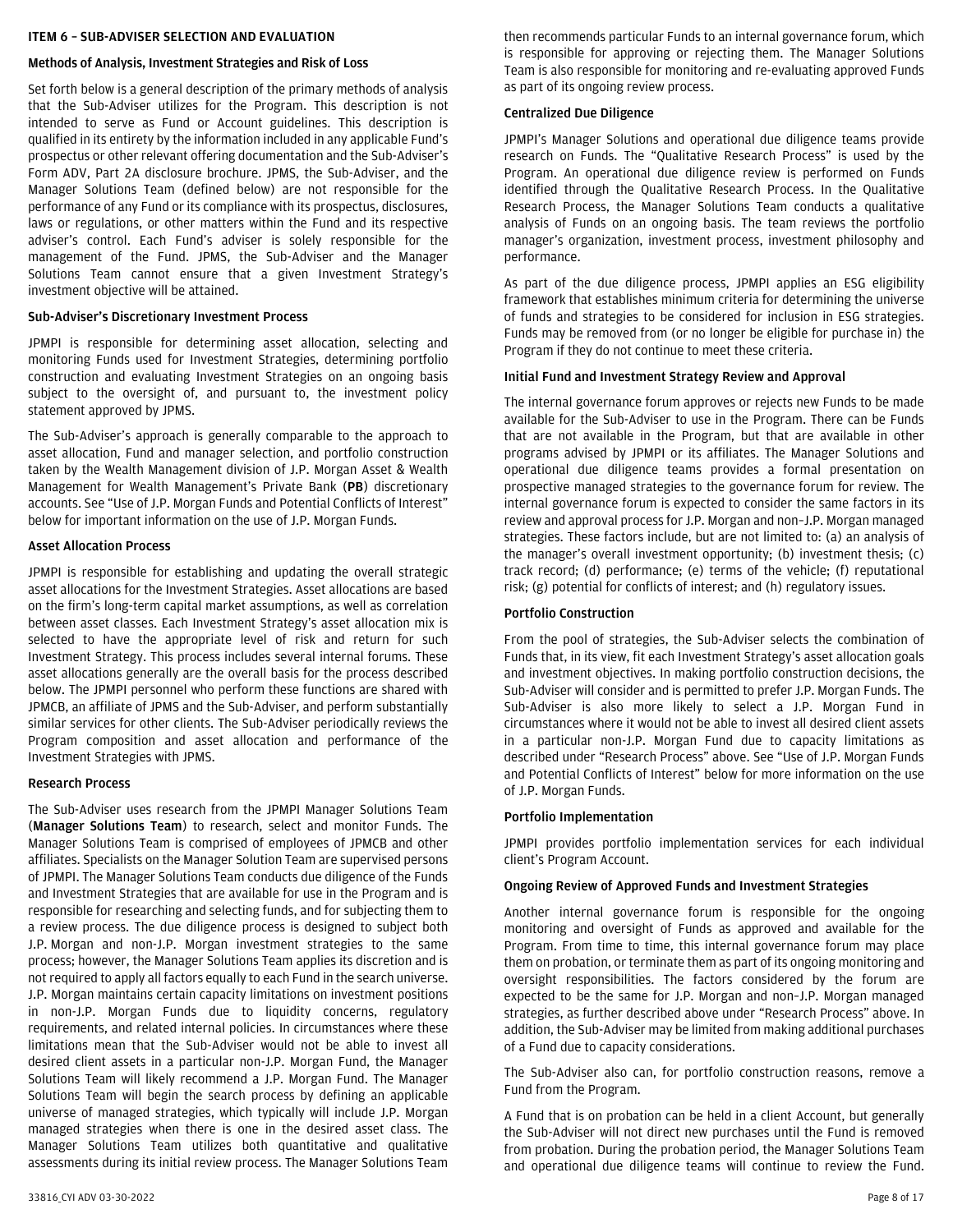Generally, a Fund that is terminated will be sold in a client Account, and the Sub-Adviser will not direct new purchases of that Fund.

If the Sub-Adviser removes a Fund from the Program, the assets held in client Accounts will be sold and replaced with another Fund that is approved for use in the Program without notice to clients. When evaluating a replacement Fund, the Sub-Adviser is expected to consider the same factors described above.

### **Use of J.P. Morgan Funds and Potential Conflicts of Interest**

### **Investment Principles and Potential Conflicts of Interest**

Conflicts of interest will arise whenever J.P. Morgan has an actual or perceived economic or other incentive in its management of client accounts to act in a way that benefits J.P. Morgan. Conflicts will result, for example (to the extent the following activities are permitted in a client's Account): (1) when J.P. Morgan invests in an investment product, such as a mutual fund managed by a J.P. Morgan affiliate, such as JPMIM or JPMPI; (2) when a J.P. Morgan entity obtains services, including trade execution and trade clearing, from a J.P. Morgan affiliate; (3) when J.P. Morgan receives payment as a result of purchasing an investment product for a client's Account; or (4) when J.P. Morgan receives payment for providing services (including shareholder servicing, recordkeeping or custody) with respect to investment products purchased for a client's Account. Other conflicts will result because of relationships that J.P. Morgan has with other clients or when J.P. Morgan acts for its own account.

Investment strategies are selected from both J.P. Morgan and third-party asset managers and are subject to a review process by the Manager Solutions Team. From this pool of strategies, J.P. Morgan portfolio construction teams select those strategies J.P. Morgan believes fit its asset allocation goals and forward-looking views in order to meet the investment strategy's investment objective.

Depending on the investments available in each Program, investment strategies are selected from both J.P. Morgan Funds and third-party asset managers and are subject to a review process by J.P. Morgan manager research teams. From this pool of investment strategies, J.P. Morgan portfolio construction teams select those investment strategies J.P. Morgan believes fit its asset allocation goals and forward-looking views in order to meet the investment objective of the investment strategy or portfolio.

As a general matter, J.P. Morgan prefers J.P. Morgan managed strategies. J.P. Morgan expects the proportion of J.P. Morgan managed strategies will be high (in fact, up to 100 percent) in strategies such as, for example, cash and high-quality fixed income, subject to applicable law and any accountspecific considerations. J.P. Morgan may allocate a significant portion of the assets in the Program to J.P. Morgan Funds. That portion varies depending on market or other conditions.

While J.P. Morgan's internally managed investment strategies generally align well with J.P. Morgan's forward looking views, and J.P. Morgan is familiar with the investment processes as well as the risk and compliance philosophy of the J.P. Morgan, it is important to note that J.P. Morgan receives more overall fees when internally managed investment strategies are included.

When J.P. Morgan selects J.P. Morgan Funds for client Program Accounts, J.P. Morgan receives a fee for managing the J.P. Morgan Funds. As such, J.P. Morgan will receive more total revenue when cash in a client's Account is invested in J.P. Morgan Funds than if it were invested in third-party funds. JPMS and JPMPI address this conflict through disclosure to clients and through the investment process described in Item 6 herein. For important information about each J.P. Morgan Fund, including investment objectives, risks, charges, and expenses, clients can read each Fund's prospectus carefully and consider all the information in it before investing.

# **J.P. Morgan Funds and Third-Party Funds – Other Fees and Expenses**

All Funds have various internal fees and other expenses that are paid by managers or issuers of the Funds or by the Funds themselves, but that ultimately are borne by the investor. These fees and expenses are in

addition to any fees paid to JPMS and received by JPMPI for acting as Sub-Adviser. J.P. Morgan may receive administrative and servicing fees for providing services to both J.P. Morgan Funds and third-party Funds that are held in a client's Account. Please see the discussion of "Share Classes Available in Program Investment Strategies" in Item 4 above for more information on the receipt of administrative and servicing fees. Clients should review the applicable prospectuses for Funds for more information about these fees and expenses. These payments may be made by sponsors of the Funds (including affiliates of J.P. Morgan), or by the Funds themselves, and may be based on the value of the Funds in the client's Account. Funds or their sponsors may have other business relationships with J.P. Morgan outside of its portfolio management role or with its broker-dealer affiliates of J.P. Morgan, which may provide brokerage or other services that pay commissions, fees and other compensation.

# **J.P. Morgan Funds – Management Fees**

JPMPI or its affiliates may be sponsors or managers of Funds that J.P. Morgan purchases for Program Accounts. In such case, JPMPI or its affiliates may receive a fee for managing such Funds. As such, JPMPI and its affiliates will receive more total revenue when the client's portfolio is invested in such Funds than when it is invested in third-party funds.

JPMPI can allocate a portion of the assets in the Program to J.P. Morgan Funds. That portion varies depending on market or other conditions. The use of J.P. Morgan Funds, non–J.P. Morgan Funds and J.P. Morgan Money Market Funds in a client's Account will depend on the client's asset level, reasonable restrictions placed by the client on the management of an Account, and other factors. Each client should review account opening documentation, confirmations and quarterly and annual statements for more information about the actual allocation in his or her Account.

The following chart shows the allocation of assets between J.P. Morgan and non-J.P. Morgan Funds by Fund type for each Investment Strategy (including applicable municipal fixed income and U.S. focused strategies).

| <b>Investment Strategy</b><br>(as of March 30, 2022) | J.P.<br>Morgan<br><b>Funds</b> | Non-J.P.<br><b>Morgan</b><br><b>Funds</b> | J.P. Morgan<br>Cash |
|------------------------------------------------------|--------------------------------|-------------------------------------------|---------------------|
| Income                                               | 0%                             | 98%                                       | 2%                  |
| Conservative                                         | 0%                             | 98%                                       | 2%                  |
| <b>Balanced</b>                                      | 0%                             | 98%                                       | 2%                  |
| <b>Balanced ESG</b>                                  | 0%                             | 98%                                       | 2%                  |
| Growth                                               | 0%                             | 98%                                       | 2%                  |
| Aggressive Growth                                    | 0%                             | 98%                                       | 2%                  |

Allocations shown here are illustrative only, do not necessarily represent actual use of J.P. Morgan Funds and non-J.P. Morgan Funds represented in any particular client's Account, and can change without notice. JPMPI has full discretionary authority to select Funds and is not required to adhere to the illustrative allocations pictured here.

Please refer to Item 9, section C for more information on Potential Conflicts of Interest.

### **Risk of Loss**

**Investing in securities involves risk of loss that clients should be prepared to bear. The investment performance and success of any particular investment cannot be predicted or guaranteed, and the value of a client's investments will fluctuate due to market conditions and other factors. Investments are subject to various risks, including, but not limited to, market, liquidity, currency, economic and political risks, and will not necessarily be profitable. Past performance of investments is not indicative of future performance.**

#### **Material, Significant, or Unusual Risks Relating to the Program**

Set forth below is a summary of the material risk factors that are associated with the Program, its Investment Strategies and the types of investments used in the Program. This is a summary only. The information included in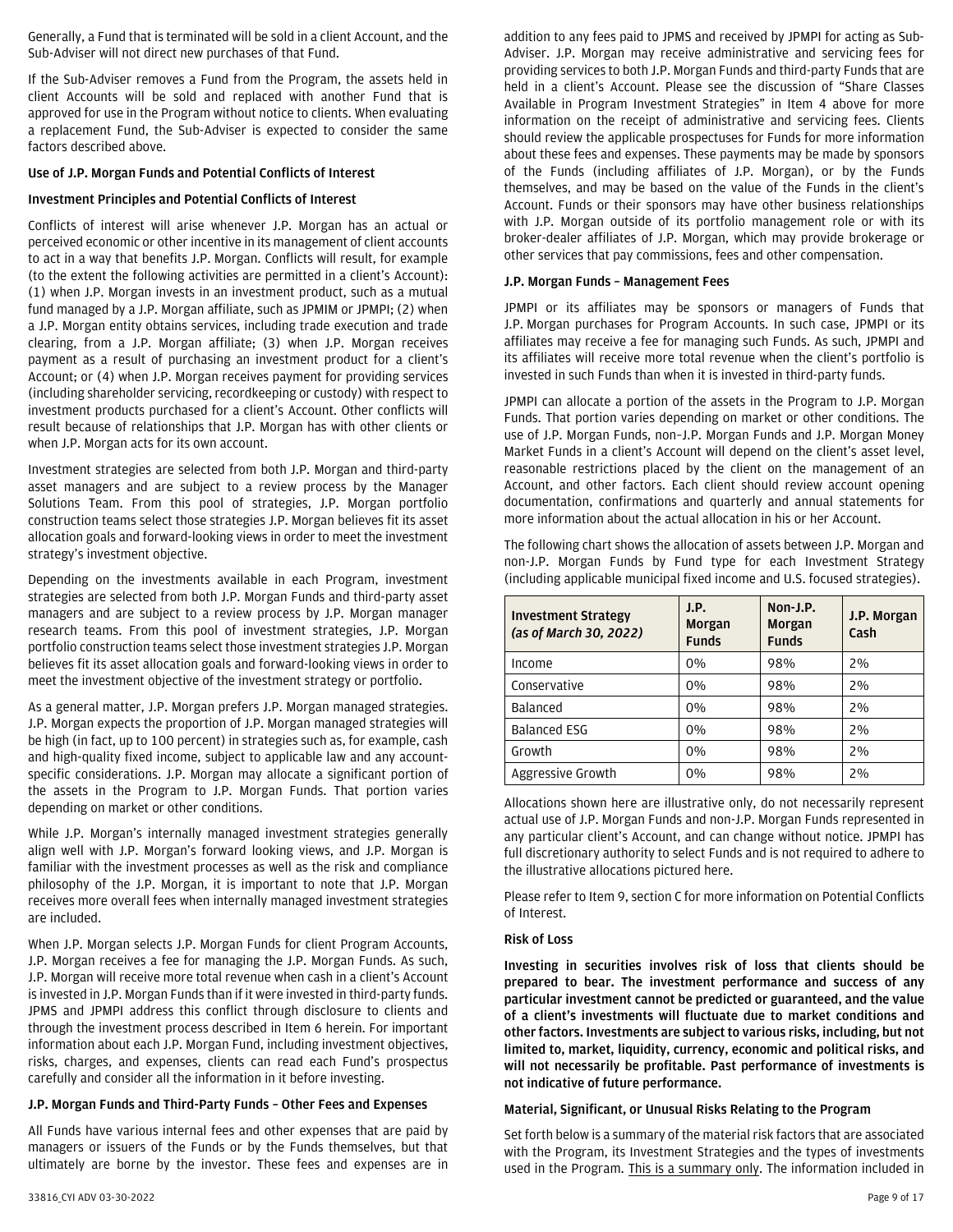this Brochure does not include every potential risk associated with the financial planning process or with each Investment Strategy or Fund applicable to clients participating in the Program. The risk factors associated with the relevant Fund's investment strategy are disclosed in the prospectus, offering memorandum or other materials of the Fund. Prospective investors should carefully read the relevant offering documents and consult with their own counsel and advisers as to all matters concerning investments in Funds. Clients should not rely solely on the descriptions provided below. Clients are urged to ask questions regarding risk factors applicable to a particular strategy or investment product by calling 1-800-392-5749 and determine whether the Program is suitable for them in light of their specific circumstances and investment goals.

### *Financial Planning Risks*

JPMS' financial planning process is designed to provide an overview of your financial situation and to identify what steps, if any, may be helpful to meet your particular investment needs, goals, and other specific objectives. The planning process is based upon a projection of current and future investment returns and other variables such as inflation and/or current tax rates in order to compare your current asset allocation with a hypothetical asset allocation. The financial plan is not a comprehensive financial plan, which would be a more detailed review of your overall financial situation and would cover a broader spectrum of needs, including insurance needs, tax planning, charitable gifting, estate planning, and long-term care. There is a risk that the financial plan, by not taking these needs into account, creates an inaccurate assessment of your financial situation. The financial plan is not intended to provide and should not be relied upon as providing accounting, legal, regulatory or tax advice.

The calculations and analyses presented in the financial plan are based, in part, on the information that you have provided to JPMS. JPMS has not verified, and is not responsible for, the accuracy or completeness of information you provide, including information regarding External Accounts. Information that you provide about your assets, risk tolerance, and personal situation are key assumptions for the calculations and projections in the financial plan. Even small changes in assumptions can have a substantial impact on the results shown. Any information provided by you should be reviewed periodically and updated when either the information or your circumstances change. JPMS does not provide advice with respect to assets at other firms and is not responsible for any activity conducted in accounts at other firms.

A "Monte Carlo" simulation is used to calculate the results that are shown in the financial plan. Such simulations are completed by running the calculation many times, each time using a different sequence of returns. Some sequences of returns will give you better results, and some will give you worse results. These multiple trials provide a range of possible results; some may be successful (where you meet your goals) and others unsuccessful (where you do not meet your goals). The percentage of trials that were successful is the probability that your goals, with all the underlying assumptions, could be successful. The results using Monte Carlo simulations indicate the likelihood that an event may occur as well as the likelihood that it may not occur. Such an analysis does not take into account actual market conditions, which will affect the outcome of your goals.

When reviewing your financial plan, it is important to keep in mind that **projections or other information contained within a financial plan regarding the likelihood of various investment outcomes are hypothetical in nature, do not reflect actual investment results, and are not guarantees of future results.** The results shown will vary each time a financial plan is created and over time.

#### *General Portfolio Risks*

Many of the risks defined below apply to assets within Program Accounts. Please refer to JPMPI's ADV brochure (which can be obtained at the SEC's website at **www.adviserinfo.sec.gov**) for additional disclosures regarding the risks associated with the Program and JPMPI's role as Sub-Adviser.

**General Market Risk**. Economies and financial markets throughout the world are becoming increasingly interconnected, which increases the likelihood that events or conditions in one country or region will adversely impact markets or issuers in other countries or regions. Securities in any one strategy may under perform in comparison to general financial markets, a particular financial market or other asset classes, due to a number of factors, including inflation or expectations for inflation), deflation (or expectations for deflation) interest rates, global demand for particular products or resources, market instability, debt crises and downgrades, embargoes, tariffs, sanctions and other trade barriers, regulatory events, other governmental trade or market control programs and related geopolitical events. In addition, the value of a strategy's investments may be negatively affected by the occurrence of global events such as war, terrorism, environmental disasters, natural disasters or events, country instability, and infectious disease epidemics.

**Infectious Disease Risk.** The outbreak of COVID-19, a novel coronavirus disease, has negatively affected economies, markets and individual companies throughout the world, including those in which separately managed accounts and J.P. Morgan Funds invest. The effects of this pandemic to public health and business and market conditions, including exchange trading suspensions and closures may continue to have a significant negative impact on the performance of the separately managed accounts and J.P. Morgan Fund investments, increase separately managed account and fund volatility, impact arbitrage and pricing mechanisms for certain J.P. Morgan Funds, exacerbate preexisting political, social, and economic risks to separately managed accounts and J.P. Morgan Funds, and negatively impact broad segments of businesses and populations. JPMS' operations may be interrupted as a result, which may contribute to the negative impact on investment performance. In addition, governments, their regulatory agencies, or self-regulatory organizations may take actions in response to the pandemic that affect the instruments in which a separately managed account or J.P. Morgan Funds invests, or the issuers of such instruments, in ways that could have a significant negative impact on such account or fund's investment performance. The full impact of the COVID-19 pandemic, or other future epidemics or pandemics, is currently unknown.

*Regulatory Risk*. There have been legislative, tax, and regulatory changes and proposed changes that may apply to the activities of JPMS that may require legal, tax and regulatory changes, including requirements to provide additional information pertaining to a client account to the Internal Revenue Service or other taxing authorities. Regulatory changes and restrictions imposed by regulators, self-regulatory organizations and exchanges vary from country to country and may affect the value of client investments and their ability to pursue their investment strategies. Any such rules, regulations and other changes, and any uncertainty in respect of their implementation, may result in increased costs, reduced profit margins and reduced investment and trading opportunities, all of which would negatively impact performance.

**Data and Information Risk**. Although JPMS obtains data and information from third party sources that it considers to be reliable, JPMS does not warrant or guarantee the accuracy and/or completeness of any data or information provided by these sources. JPMS does not make any express or implied warranties of any kind with respect to such data. JPMS shall not have any liability for any errors or omissions in connection with any data provided by third party sources.

**Intellectual Property and Technology Risks Involved in International Operations.** There can be risks to technology and intellectual property that can result from conducting business outside the United States. This is particularly true in jurisdictions that do not have comparable levels of protection of corporate proprietary information and assets such as intellectual property, trademarks, trade secrets, know-how and customer information and records. As a result, JPMS and its funds can be more susceptible to potential theft or compromise of data, technology and intellectual property from a myriad of sources, including direct cyber intrusions or more indirect routes such as companies being required to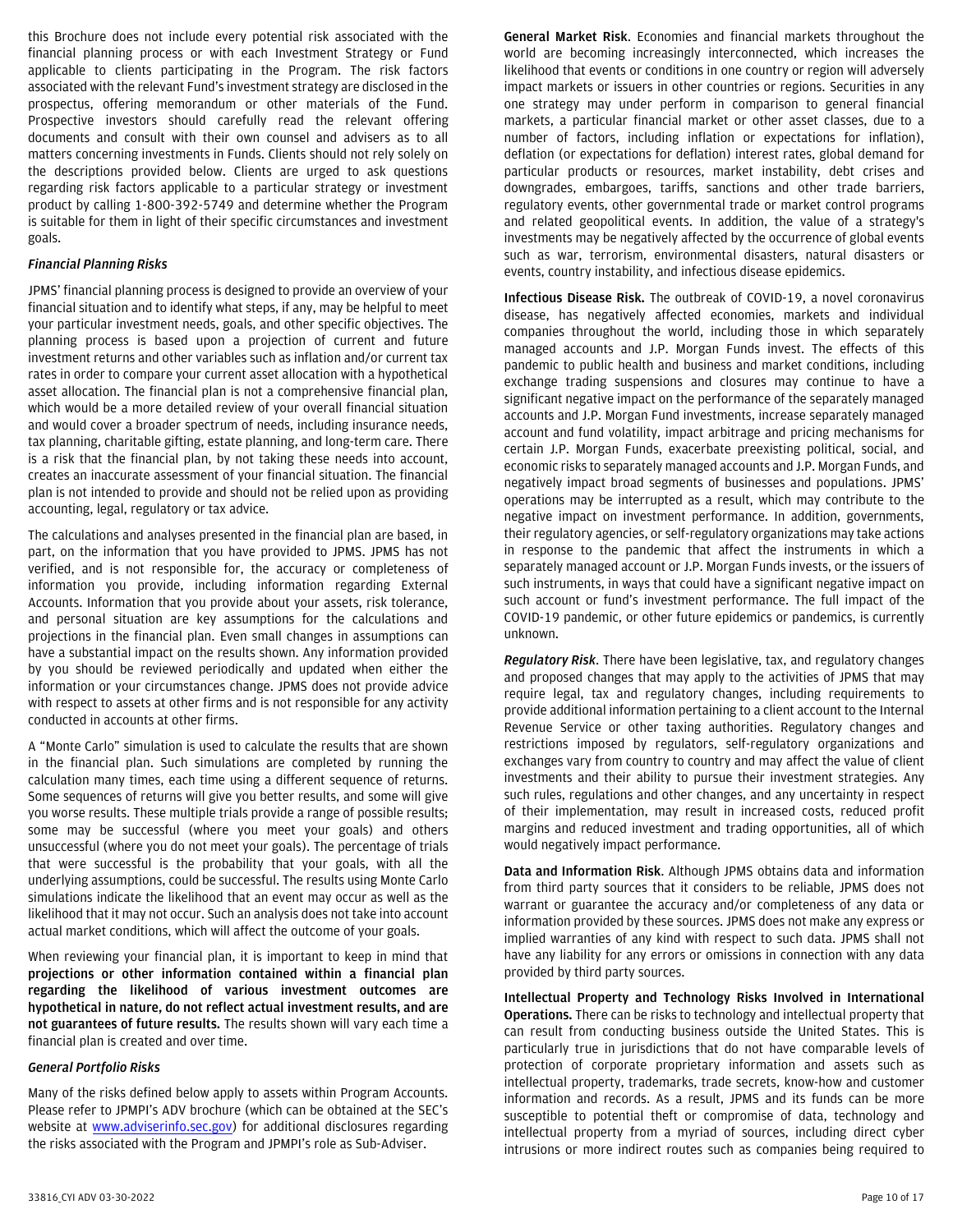compromise protections or yield rights to technology, data or intellectual property in order to conduct business in a foreign jurisdiction.

**Cyber Security Risk.** As the use of technology has become more prevalent in the course of business, J.P. Morgan has become more susceptible to operational and financial risks associated with cyber security, including: theft, loss, misuse, improper release, corruption and destruction of, or unauthorized access to, confidential or highly restricted data relating to J.P. Morgan and its clients, and compromises or failures to systems, networks, devices and applications relating to the operations of J.P. Morgan and its service providers. Cyber security risks can result in financial losses to J.P. Morgan and its clients; the inability of J.P. Morgan to transact business with its clients; delays or mistakes in materials provided to clients; the inability to process transactions with clients or other parties; violations of privacy and other laws; regulatory fines, penalties and reputational damage; and compliance and remediation costs, legal fees and other expenses. J.P. Morgan's service providers (including any sub-advisers, administrator, transfer agent, and custodian or their agents), financial intermediaries, companies in which client accounts and funds invest and parties with which J.P. Morgan engages in portfolio or other transactions also may be adversely impacted by cyber security risks in their own businesses, which could result in losses to J.P. Morgan or its clients. While measures have been developed which are designed to reduce the risks associated with cyber security, there is no guarantee that those measures will be effective, particularly since J.P. Morgan does not directly control the cyber security defenses or plans of its service providers, financial intermediaries and companies in which they invest or with which they do business.

*LIBOR Discontinuance or Unavailability Risk.* The London Interbank Offering Rate ("**LIBOR**") is intended to represent the rate at which contributing banks may obtain short-term borrowings from each other in the London interbank market. The U.K. Financial Conduct Authority (**FCA**) has publicly announced that certain tenors and currencies of LIBOR will cease to be published or representative of the underlying market and economic reality they are intended to measure on certain future dates; current information about these dates and certain related risks is available at https://www.jpmorgan.com/disclosures/interbank offered rates. There is no assurance that the dates announced by the FCA will not change or that the administrator of LIBOR and/or regulators will not take further action that could impact the availability, composition or characteristics of LIBOR or the currencies and/or tenors for which LIBOR is published, and we recommend that you consult your advisers to stay informed of any such developments. Public and private sector industry initiatives are currently underway to implement new or alternative reference rates to be used in place of LIBOR. In addition, certain regulated entities ceased entering into most new LIBOR contracts in connection with regulatory guidance or prohibitions. There is no assurance that any such alternative reference rate will be similar to or produce the same value or economic equivalence as LIBOR or that it will have the same volume or liquidity as did LIBOR prior to its discontinuance, unavailability or replacement, all of which may affect the value, volatility, liquidity or return on certain of a fund's or other client account's loans, notes, derivatives and other instruments or investments comprising some or all of a fund's or other client account's portfolio and result in costs incurred in connection with changing reference rates used for positions, closing out positions and entering into new trades. Certain of the fund's or other client account's investments may transition from LIBOR prior to the dates announced by the FCA. The transition from LIBOR to alternative reference rates may result in operational issues for a fund or other client account or some of their investments. No assurances can be given as to the impact of the LIBOR transition (and the timing of any such impact) on a fund or other client account or their investments. These risks may also apply with respect to changes in connection with other interbank offering rates (for example, Euribor) and a wide range of other index levels, rates and values that are treated as "benchmarks" and are the subject of recent regulatory reform.

#### *Risks That Apply Primarily to ESG Strategies*

ESG investing may include additional risks. For example, ESG or sustainable investing strategies, including ESG SMAs, mutual funds and ETFs (**ESG Strategies**) may limit the types and number of investment opportunities and, as a result, could underperform other strategies that do not have an ESG or sustainable focus. ESG Strategies may invest in securities or industry sectors that underperform the market as a whole or underperform other strategies screened for ESG standards. ESG Strategies can be more concentrated in particular industries or sectors that share common characteristics and are often subject to similar business risks and regulatory burdens. Because investing on the basis of sustainability/ESG criteria can involve qualitative and subjective analysis, there can be no assurance that the methodology utilized by, or determinations made by, an investment manager will align with the beliefs or values of the client. Additionally, other investment managers, including affiliates, can have a different approach to ESG investing from that of J.P. Morgan with respect to the same theme or topic.

ESG Strategies can follow different approaches to ESG investing. For example, some ESG Strategies select companies based on positive ESG characteristics while others may apply negative screens in order to exclude certain investments. Such investment strategies may also offer the ability to exclude particular sectors or industries from a portfolio. Restrictions and exclusions can affect the investment manager's ability to make investments or take advantage of opportunities that may be available to clients that do not choose similar restrictions and, as a result, investment performance could suffer. Issuer screening aims to screen companies (issuers) with revenue derived from the restricted category selected by the client, but it does not exclude all companies with any tie or revenue derived from such restricted category. Additionally, issuer screening is performed by a thirdparty provider, such as MSCI or a third-party investment manager, and J.P. Morgan does not independently verify or guarantee the accuracy of it. Accordingly, it is possible for the client's portfolio to hold investments in companies that derive some revenue from a restricted category. Any faithbased restrictions will exclude multiple categories selected by a third-party provider based generally on the values and norms of such groups; however, such restrictions may not completely represent or fully align with the client's values or religious beliefs.

ESG or sustainable investing is not a uniformly defined concept and scores or ratings may vary across data providers that use similar or different screens based on their process for identifying ESG issuers. The companies selected as demonstrating positive ESG characteristics may not be the same companies selected by other investment managers that use similar ESG screens or methodologies. In addition, companies selected might not exhibit positive or favorable ESG characteristics. ESG investing practices differ by asset class, country, region, and industry and are constantly evolving, and a company's ESG practices and J.P. Morgan's assessment of such practices can change over time.

J.P. Morgan takes a global approach to sustainable investing and the solutions offered through our sustainable investing platform are based on our internally defined criteria for a sustainable investment. The evolving nature of sustainable finance regulations and the development of jurisdiction-specific legislation setting out the regulatory criteria for a "sustainable" or "ESG" investment mean that there is likely to be, in the future, a degree of divergence as to the regulatory meaning of such terms. This is already the case in the European Union, for example, where under the Sustainable Finance Disclosure Regulation (EU) (2019/2088) (**SFDR**) certain criteria must be satisfied in order for a product to be classified as a sustainable investment.]

# *Offsets for Retirement Accounts Holding J.P. Morgan Funds*

If a Program Account owned by an IRA, or other client that is a qualified retirement plan subject to the prohibited transaction provisions of Section 4975 of the IRC, holds any J.P. Morgan Funds, the actual amount of the J.P. Morgan Funds' underlying fees paid to J.P. Morgan and associated with Program Account assets will be offset against the Advisory Fee. See "Offset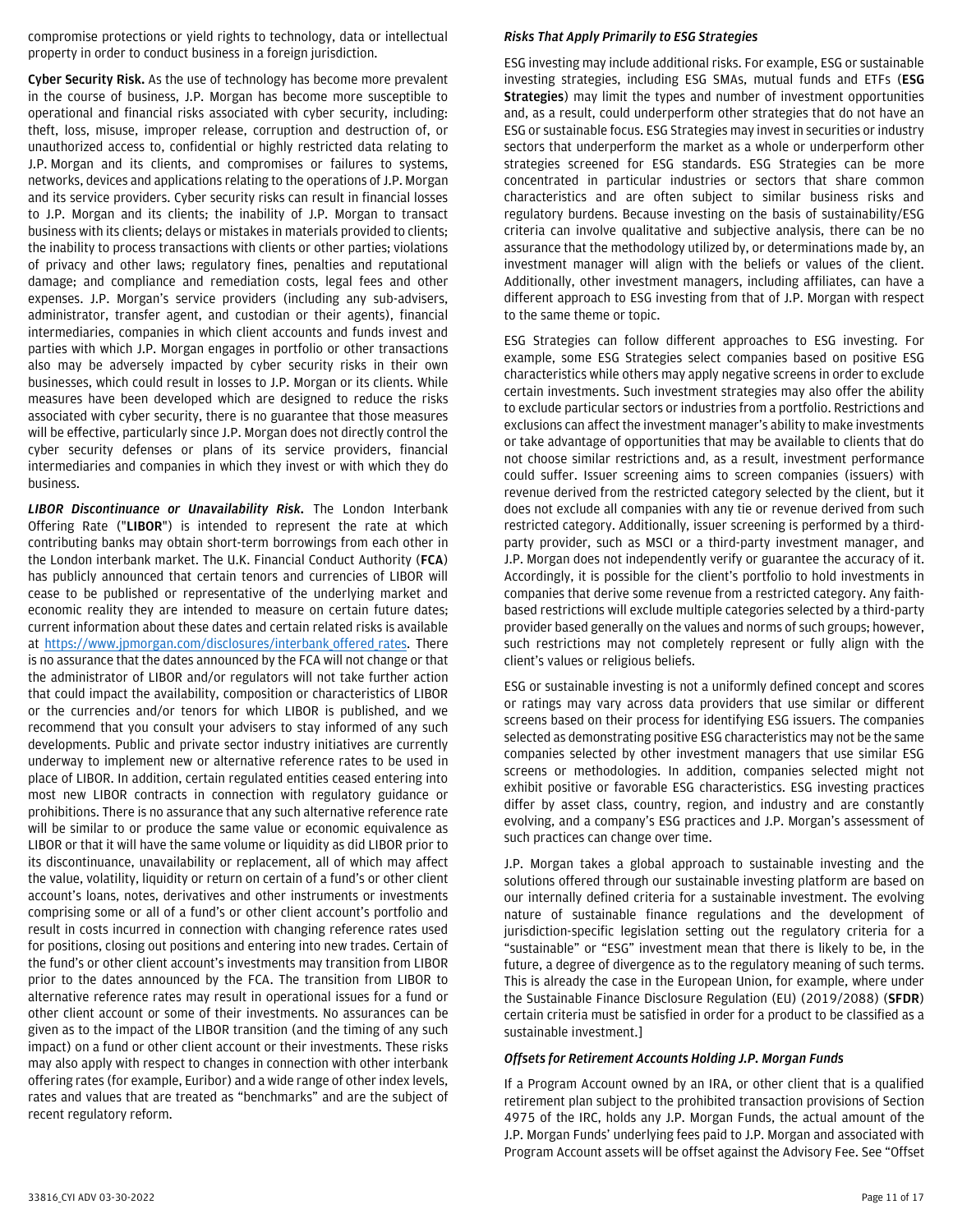of Certain Fees to IRAs and Certain Other Retirement Accounts" in Item 4 above.

### *Prospectus Delivery*

A discretionary investment adviser can receive prospectuses and other issuer-related materials on behalf of a client for any Funds in a client's account with client authorization. JPMS or the Sub-Adviser, as a client's agent, will have access to the prospectuses and issuer-related materials and can rely upon them to make Fund investments on the client's behalf; however, clients will no longer receive such prospectuses or issuer-related materials directly, but can access them via the issuer's website or request copies from JPMS at any time. Prospectuses and issuer-related materials contain important information and detailed descriptions of additional fees and expenses, investment minimums, risk factors and conflicts of interest disclosures, as well as client's rights, responsibilities and liabilities with respect to such investments. Additionally, this Brochure contains other general information regarding fees and expenses, invest minimums, risk factors and conflicts of interest disclosure.

# <span id="page-11-0"></span>**ITEM 7 – CLIENT INFORMATION PROVIDED TO SUB-ADVISER**

JPMS provides to JPMPI a summary of client information relevant to JPMPI's services to the client, including the client's name, address, Account number, Social Security number or taxpayer identification number, whether the Account is taxable or non-taxable, the client's selected Investment Strategy (or Strategies), investment restrictions requested by the client and amount to be invested. That information is updated if it becomes materially incorrect, such as in the event that the client selects a new Investment Strategy or changes his or her investment restrictions.

### <span id="page-11-1"></span>**ITEM 8 – CLIENT CONTACT WITH SUB-ADVISER**

JPMS and JPMPI personnel who are knowledgeable about the management of client Program Accounts are available for client consultation upon reasonable request. JPMPA Financial Advisors can assist clients in contacting such personnel.

### <span id="page-11-2"></span>**ITEM 9 – ADDITIONAL INFORMATION**

# **A. Disciplinary Information**

JPMS has been involved in the following material legal or disciplinary events during the last ten years. With respect to the periods before the merger of J.P. Morgan Securities Inc. into Bear, Stearns & Co. Inc. (and the naming of the surviving entity as J.P. Morgan Securities Inc., now J.P. Morgan Securities LLC) on October 1, 2008, and the merger of Chase Investment Services Corp. (**CISC**) into JPMS on October 1, 2012, the events include those involving any of the three entities.

- **1)** Between June 2009 and September 2012, J.P. Morgan, on behalf of itself and its subsidiaries, entered into substantially similar settlements with 47 securities regulators in connection with investigations concerning alleged misrepresentations and omissions in connection with the marketing, sales and distribution of auction rate securities (**ARS**). The principal allegations were that the relevant J.P. Morgan entities misrepresented to customers that ARS were safe, highly liquid investments comparable to money market instruments, and when the auctions that provided liquidity for ARS failed in February 2008, customers held illiquid ARS instead of the liquid, short-term investments J.P. Morgan entities had represented them to be and were unable to sell the ARS. Without admitting or denying the allegations, J.P. Morgan entered into consent decrees pursuant to which the relevant J.P. Morgan entities repurchased ARS from certain customers and paid fines, penalties, disgorgement and restitution in amounts that varied from state to state.
- **2)** In November 2012, the SEC filed a complaint against JPMS and several of its affiliates in the District Court for the District of Columbia. The complaint related primarily to Bear Stearns' alleged failure to disclose information regarding settlements entered into by a Bear Stearns affiliate with originators of loans that had been securitized into residential mortgage-backed securities (**RMBS**) trusts beginning in or

about 2005. The complaint also alleged that JPMS, in connection with an RMBS offering by a J.P. Morgan affiliate in 2006, failed to include in the RMBS prospectus supplement's delinquency disclosures approximately 620 loans that the SEC asserted were more than 30 days delinquent at the cut-off date for the offering. Based on the alleged misconduct described above, the complaint alleged that the defendants violated Sections 17(a)(2) and (3) of the Securities Act of 1933. In settlement of the action, the defendants submitted an executed Consent agreeing to the entry of judgment, without admitting or denying allegations made in the proceeding (other than those relating to the jurisdiction of the District Court over it and the subject matter). In January 2013, the District Court entered a judgment against the defendants that enjoined them from violating, directly or indirectly, Sections 17(a)(2) and (3) of the Securities Act of 1933. Additionally, the judgment required the defendants to pay disgorgement in the amount of \$177,700,000, prejudgment interest in the amount of \$38,865,536, and a civil monetary penalty of \$84,350,000.

**3)** On December 18, 2015, JPMS and JPMCB (together **Respondents**) entered into a settlement with the SEC resulting in the SEC issuing an order (**Order**). The Respondents consented to the entry of the Order that finds that JPMS violated Sections 206(2), 206(4), and 207 of the Advisers Act and Rule 206(4)-7 and JPMCB violated Sections 17(a)(2) and 17(a)(3) of the Securities Act of 1933. The Order finds that JPMCB negligently failed to adequately disclose (a) from February 2011 to January 2014, a preference for affiliated mutual funds in certain discretionary investment portfolios (the **Discretionary Portfolios**) managed by JPMCB and offered through J.P. Morgan's U.S. Private Bank (the **U.S. Private Bank**) and the Chase Private Client lines of business; (b) from 2008 to 2014, a preference for affiliated hedge funds in certain of those portfolios offered through the U.S. Private Bank; and (c) from 2008 to August 2015, a preference for retrocession-paying third-party hedge funds in certain of those portfolios offered through the U.S. Private Bank. With respect to JPMS, the Order finds, that from May 2008 to 2013, JPMS negligently failed to adequately disclose, including in documents filed with the SEC, conflicts of interest associated with its use of affiliated mutual funds in the Chase Strategic Portfolio (**CSP**) program, specifically, a preference for affiliated mutual funds, the relationship between the discounted pricing of certain services provided by an affiliate and the amount of CSP assets invested in affiliated products, and that certain affiliated mutual funds offered a lower-cost share class than the share class purchased for CSP. In addition, the Order finds that JPMS failed to implement written policies and procedures adequate to ensure disclosure of these conflicts of interest. Solely for the purpose of settling these proceedings, the Respondents consented to the Order, admitted to the certain facts set forth in the Order and acknowledged that certain conduct set forth in the Order violated the federal securities laws. The Order censures JPMS and directs the Respondents to cease-and-desist from committing or causing any violations and any future violations of the above-enumerated statutory provisions. Additionally, the Order requires the Respondents to pay a total of \$266,815,000 in disgorgement, interest and civil penalty.

Concurrently, on December 18, 2015, JPMCB reached a settlement agreement with the Commodity Futures Trading Commission (**CFTC**) to resolve its investigation of JPMCB's disclosure of certain conflicts of interest to discretionary account clients of J.P. Morgan Private Bank's U.S.-based wealth management business. In connection with the settlement, the CFTC issued an order (**CFTC Order**) finding that JPMCB violated Section 4o(1)(B) of the Commodity Exchange Act (**CEA**) and Regulation 4.41(a)(2) by failing to fully disclose to certain clients its preferences for investing certain discretionary portfolio assets in certain commodity pools or exempt pools, namely (a) investment funds operated by J.P. Morgan Asset Management, and (b) third-party managed hedge funds that shared management and/or performance fees with an affiliate of JPMCB. The CFTC Order directs JPMCB to ceaseand-desist from violating Section 4o(1)(B) of the CEA and Regulation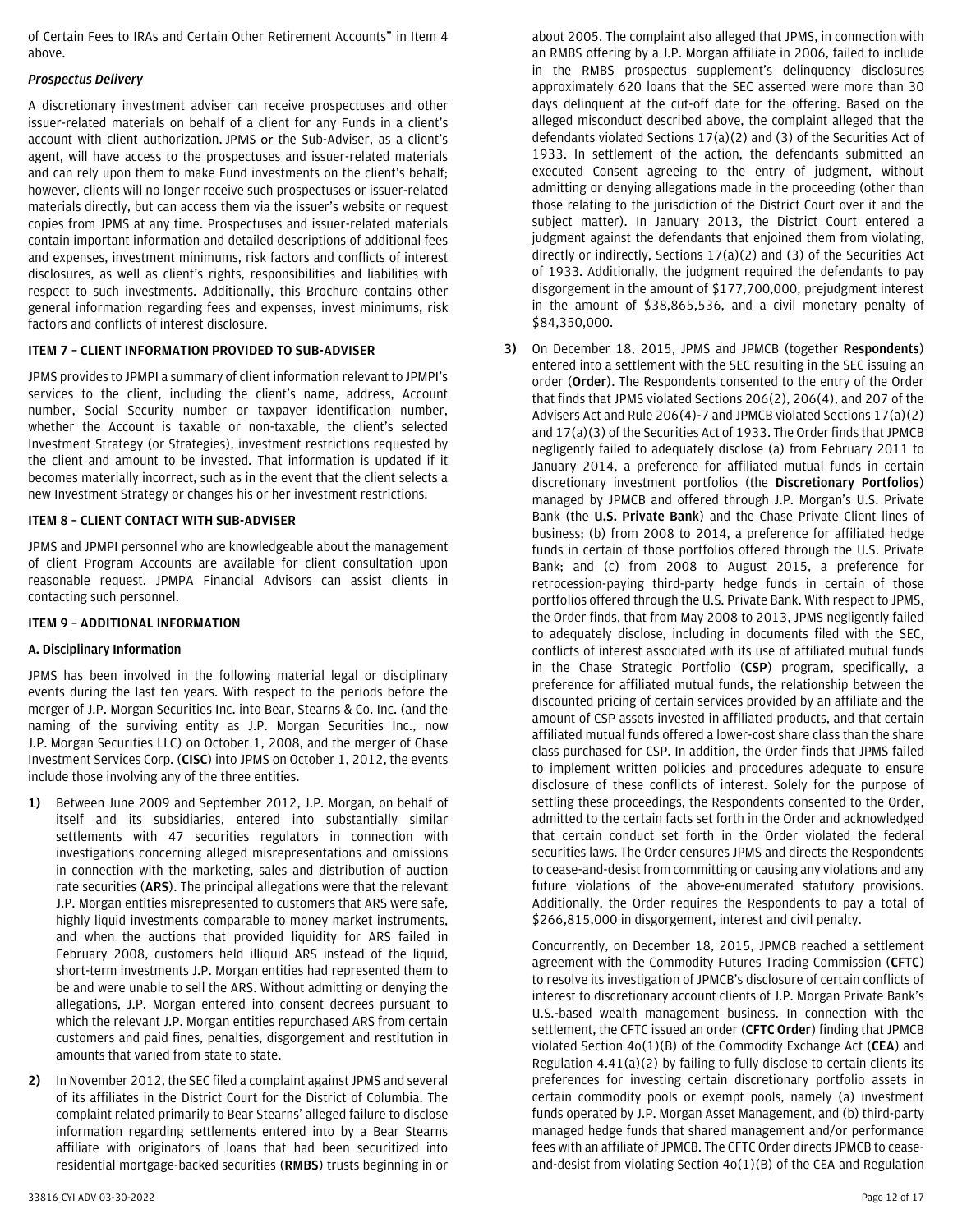4.41(a)(2). Additionally, JPMCB shall pay \$40 million as a civil penalty to the CFTC and disgorgement of \$60 million satisfied by disgorgement to be paid to the SEC by JPMCB and an affiliate in a related and concurrent settlement with the SEC.

For a copy of the Order, please go to: [https://www.sec.gov/litigation/](https://www.sec.gov/litigation/admin/2015/33-9992.pdf) [admin/2015/33-9992.pdf.](https://www.sec.gov/litigation/admin/2015/33-9992.pdf)

- **4)** On or about July 28, 2016, JPMS and JPMCB entered into a Consent Agreement (**Agreement**) with the Indiana Securities Division (**ISD**). The Respondents consented to the entry of the Agreement that alleged that certain conduct of the Respondents was outside the standards of honesty and ethics generally accepted in the securities trade and industry, in violation of 710 Ind. Admin. Code§ 4-10-1(23) (2016). Specifically, the Agreement alleged that, between 2008 and 2013, JPMS failed to disclose to Indiana investors that certain proprietary mutual funds purchased for Chase Strategic Portfolio (**CSP**) clients offered institutional shares that were less expensive than the institutional shares JPMS chose for CSP clients. In addition, the Agreement alleged that, from February 2011 to January 2014, no account opening document or marketing materials disclosed to Indiana investment management account clients or Indiana J.P. Morgan Investment Portfolio clients that JPMCB preferred to invest client assets in proprietary mutual funds, and that between 2008 and January 2014, JPMCB did not disclose its preference for investing certain investment management account assets in certain proprietary hedge funds to Indiana clients. Lastly, the Agreement alleged that, JPMCB did not disclose its preference for placementagent-fee-paying third-party hedge fund managers in certain investment management accounts to Indiana clients until August 2015. Solely for the purpose of settling these proceedings, the Respondents consented to the Agreement, with no admissions as to liability. In the Agreement, the Respondents agreed to pay a total of \$950,000 to resolve the ISD's investigation.
- **5)** In October 2018, JPMS submitted an AWC to FINRA pursuant to which JPMS was censured and required to certify in writing to FINRA that it had engaged in a risk-based review of Chase Wealth Management (**CWM**) client-facing third-party vendors, that it had corrected any issues detected, and that JPMS had established and implemented systems and policies and procedures (written or otherwise) reasonably designed to achieve compliance with applicable FINRA and NASD rules. JPMS had discovered and self-reported to FINRA that a vendor responsible for the automated realignment of portfolio assets and the calculation of fees was not rebalancing certain accounts due to technology upgrades by the vendor. Similarly, the vendor had converted to a new billing platform that caused billing errors that went undetected. JPMS paid total restitution of \$4,620,140 to impacted customers and provided substantial assistance to FINRA by proactively undertaking an extensive lookback concerning its complex and systemic failures and reporting-related findings on an ongoing basis. Without admitting or denying the findings, JPMS consented to the sanctions and to the entry of findings that it failed to establish and maintain a system and procedures reasonably designed to monitor and evaluate the performance of the vendor that handled certain functions on behalf of the Firm.
- **6)** On January 9, 2020, JPMS entered into a settlement with the SEC resulting in the SEC issuing an administrative order (the **2020 Order**). JPMS consented to the entry of the 2020 Order, which found that JPMS violated Section 17(a)(2) and 17(a)(3) of the Securities Act of 1933. The 2020 Order found that JPMS negligently omitted to state from at least January 2010 through December 2015 that (a) it received greater compensation from eligible customers' purchases of more expensive mutual fund share classes, resulting in eligible customers not having sufficient information to understand that JPMS had a conflict of interest from sales of the more expensive share classes; and (b) the purchase of the more expensive share classes, when the customers were otherwise eligible for less expensive share classes, would negatively impact the overall return on the eligible customers'

investments, in light of the different fee structures for the different fund share classes. The 2020 Order also found that JPMS did not have adequate systems and controls in place to determine whether eligible customers were eligible to purchase the less expensive share classes. Solely for the purpose of settling this proceeding, JPMS consented to the 2020 Order, without admitting or denying the findings set forth in the 2020 Order. The 2020 Order censured JPMS and directed JPMS to cease-and-desist from committing or causing any violations and any future violations of Securities Act Sections 17(a)(2) and 17(a)(3). Additionally, the 2020 Order required JPMS to pay a total of \$1,822,438 in disgorgement, pre-judgment interest, and civil penalty.

- **7)** On March 9, 2020, JPMS entered into an agreed order (the **March 2020 Order**) with the Kentucky Department of Financial Institutions (**KDFI**). JPMS consented to the entry of the March 2020 Order that alleged that JPMS failed to disclose conflicts of interest arising from preferences for J.P. Morgan Funds, in violation of KRS 292.320 and 808 KAR 10:450§2(8)(c) and (11)(a). Specifically, the March 2020 Order alleged that, between 2008 and 2013, JPMS failed to disclose to Kentucky investors that (i) CSP was designed and operated with a preference for J.P. Morgan Funds, (ii) there was an economic incentive to invest CSP assets in J.P. Morgan Funds as a result of discounted pricing for services provided to JPMS for CSP by a JPMS affiliate, and (iii) until November 2013, JPMS failed to disclose to CSP clients the availability of certain less expensive J.P. Morgan Fund share classes. Solely for the purpose of settling these proceedings, JPMS consented to the March 2020 Order, with no admissions as to liability. JPMS agreed to pay a total of \$325,000 to resolve the KDFI investigation.
- **8)** In September 2020, J.P. Morgan agreed to an administrative resolution with the CFTC for violations of the CEA and CFTC regulations related to manipulation, attempted manipulation and spoofing, as well as a charge against JPMS for failure to supervise. As described in the CFTC's Order, from at least 2008 through 2016, former J.P. Morgan traders placed hundreds of thousands of spoof orders of precious metals futures and U.S. treasuries ("**UST**") futures on exchanges, and, on occasion, engaged in manipulation related to precious metals barrier options. The CFTC Order further states that JPMS failed to identify, adequately investigate, and put a stop to misconduct, despite red flags, including internal surveillance alerts, inquiries from CME and the CFTC, and internal allegations of misconduct. J.P. Morgan consented to the entry of the CFTC Order without admitting or denying the findings contained therein, except to the extent that admissions were made in the related resolutions, described below, with the United States Department of Justice, Criminal Division, Fraud Section, and the United States Attorney's Office for the District of Connecticut (together, **DOJ**) and the SEC. JPMS also agreed to an administrative resolution with the SEC for violations of Section 17(a)(3) of the Securities Act of 1933. Pursuant to the SEC Order, JPMS admitted to hundreds of manipulative trading events involving spoofing by certain former J.P. Morgan traders in the UST cash securities secondary market between April 2015 and January 2016. JPMC separately entered into a deferred prosecution agreement (**DPA**) with DOJ with respect to a criminal information, charging JPMC with two counts of wire fraud (the **Information**) related to the same conduct underlying the CFTC and SEC Orders. JPMS and JPMCB also agreed to certain terms and obligations of the DPA. J.P. Morgan admitted, accepted, and acknowledged responsibility for the acts of its officers, directors, employees, and agents as described in the Information and the Statement of Facts accompanying the DPA, and that the allegations described therein are true and accurate. In resolving these three actions, J.P. Morgan agreed to pay a total of \$920,203,609 to DOJ, CFTC, and SEC, consisting of civil and criminal monetary penalties, restitution, and disgorgement. J.P. Morgan agreed to cease and desist from any further violations, and also agreed, among other things, to certain cooperation, remediation, and reporting requirements.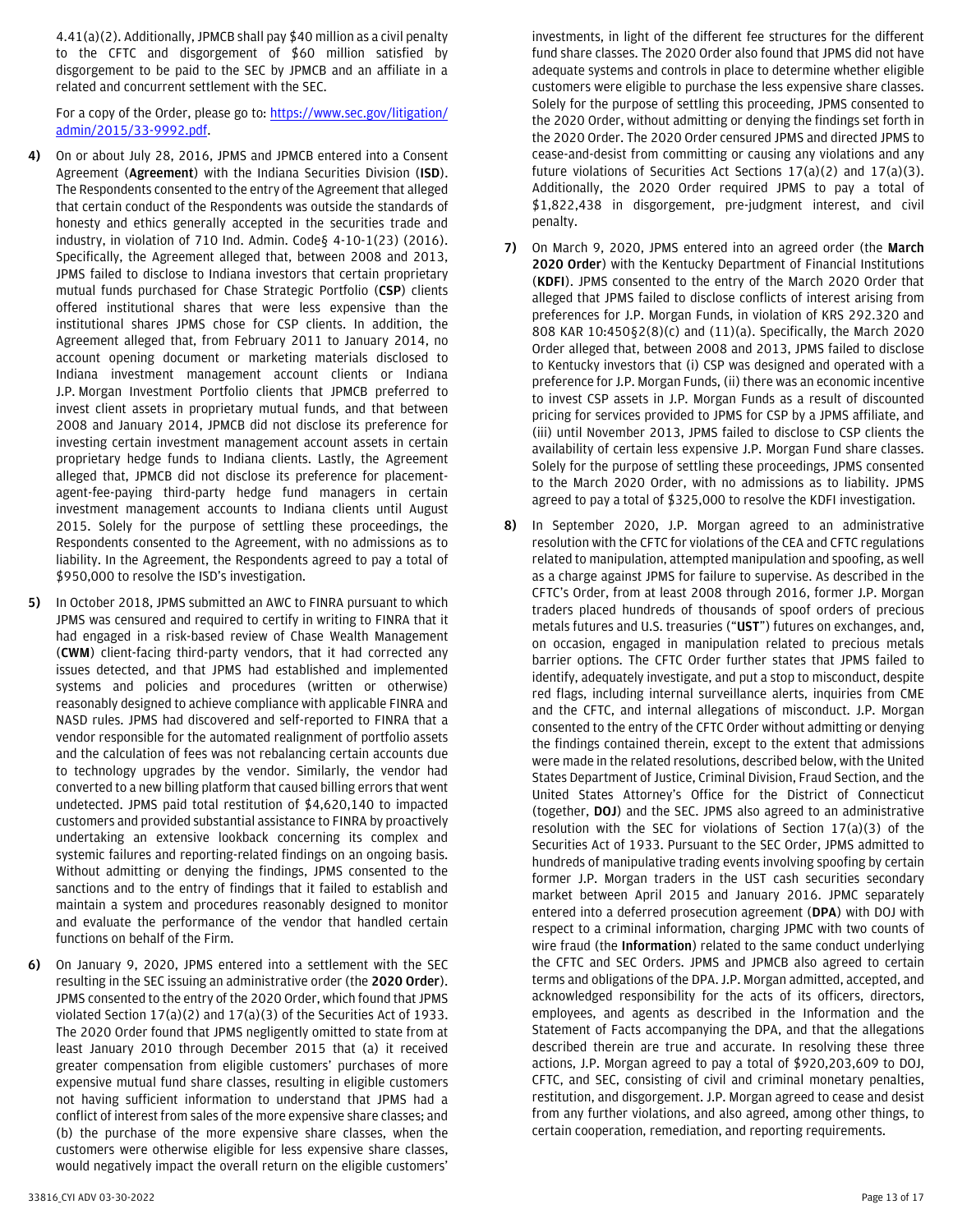### **B. Other Financial Industry Activities and Affiliations**

JPMS' primary business is providing brokerage products and services as a bank-affiliated broker-dealer and making available to its customers, in addition to investment advisory services, a variety of bank, securities and insurance products through its affiliates. JPMS' officers, managers and IARs spend the majority of their time in administrative or supervisory duties with broker-dealer activities rather than investment advisor activities.

JPMS is affiliated with several other SEC-registered broker-dealers, investment companies, investment advisers, insurance agencies, mortgage companies and JPMCB. Other registered investment advisers, collectively referred to as "J.P. Morgan Asset Management," are affiliated with JPMS under the common ownership by JPMorgan. One or more of these affiliated investment advisers, including but not limited to JPMIM, serve(s) as the investment adviser to various J.P. Morgan Funds.

# **C. Material Relationships with Related Persons and Potential Conflicts of Interest**

JPMS has several relationships or arrangements with related persons that are material to its investment advisory business or to clients in the Program. Below is a description of such relationships and some of the conflicts of interest that arise from them. JPMS has adopted policies and procedures reasonably designed to appropriately prevent, limit or mitigate conflicts of interest that may arise between JPMS and its affiliates. These policies and procedures include information barriers designed to prevent the flow of information between JPMS and certain other affiliates, as more fully described below.

The use of affiliates to provide services to clients creates certain conflicts of interest for JPMS and JPMPI. Among other things, there are financial incentives for JPMS, JPMPI (and their affiliates), including its parent company, JPMorgan, to favor affiliated service providers over non-affiliated service providers, and compensation of supervised persons of JPMS and JPMPI generally is directly or indirectly related to the financial performance of JPMorgan.

# **Affiliated Fund Advisors**

Funds, including money market funds, pay fees and expenses that are ultimately borne by clients. Clients can review the applicable prospectuses for Funds in the Program for additional information about these fees and expenses. These fees and expenses are in addition to the Advisory Fee. See "Other Fees and Expenses" in Item 4 above for more information.

Affiliates of JPMS provide investment advisory and other services to the J.P. Morgan Funds for compensation. Therefore, because JPMS and its affiliates will in the aggregate receive more revenue when Program Accounts are invested in J.P. Morgan Funds than they would receive if the Program Accounts were invested in non–J.P. Morgan Funds, JPMS has a conflict of interest when Program Accounts are invested in J.P. Morgan Funds. The use of an affiliated Sub-Adviser in the Program is also a benefit to JPMS and its affiliates since it increases the overall revenue of affiliates of JPMS and their parent company. JPMS addresses this conflict through disclosure and subjecting the J.P. Morgan Funds and non-J.P. Morgan Funds to the investment process described in Item 6 above. See "Use of J.P. Morgan Funds and Potential Conflicts of Interest" in Item 6 above for more information on the use of J.P. Morgan Funds.

# **Securities Allocations and Limitations**

JPMS is part of a large financial services firm. In connection with providing investment advisory services to its clients, JPMS uses the products or services of its affiliates or other related persons, as described both above and below. JPMS and/or its affiliates can receive more compensation from certain accounts that use strategies similar to those used by Program Accounts (**Similar Accounts**) than it or its affiliates receive from Program Accounts. JPMS or its affiliates have a conflict of interest to the extent that JPMS or an affiliate has a proprietary investment in Similar Accounts, JPMS' and/or its affiliates' portfolio managers have personal investments in Similar Accounts, or the Similar Accounts are investment options in JPMS' or its affiliates' employee benefit plans.

Potential conflicts of interest can arise with both the aggregation and allocation of securities transactions and allocation of investment opportunities because of market factors or investment restrictions imposed upon JPMS and its affiliates by law, regulation, contract or internal policies. Allocations of aggregated trades, particularly trade orders that were only partially completed due to limited availability and allocation of investment opportunities generally, could raise a potential conflict of interest as JPMS or its affiliates can have an incentive to allocate securities that are expected to increase in value to favored accounts. JPMS mitigates this conflict by using equitable guidelines adopted by JPMS and affiliates to allocate trade orders among Program Accounts.

A potential conflict of interest also can arise if transactions in one account closely follow related transactions in a different account, such as when a purchase increases the value of securities previously purchased by another account or when a sale in one account lowers the sale price received in a sale by a second account.

### **Distribution and Other Fees and Revenue Sharing**

JPMS receives distribution fees from certain mutual funds pursuant to Rule 12b-1 under the Investment Company Act of 1940. If JPMS receives 12b-1 fees on load-waived Class A shares, it will credit these fees to the client's Program Account. JPMS, directly or indirectly, receives servicing or administrative fees for certain Funds that are held in a client's Account. Please see the discussion of "Share Classes" in Item 4 above for more information on the receipt of administrative and servicing fees. In addition, JPMS' affiliates receive licensing fees for their indices used by unaffiliated ETFs or other product sponsors.

JPMS has negotiated revenue sharing arrangements with a number of mutual funds and mutual fund families. Some of these mutual funds are available in the Programs, and JPMS will receive additional revenue on either the mutual fund assets in Program Accounts or on the initial purchase of these mutual funds. Some of the mutual funds make revenue sharing payments to JPMS for mutual funds held in brokerage accounts for which JPMS does not provide investment advisory services. Additional information about these arrangements is available at [https://www.chase.com/content/dam/chasecom/en/investments/docume](https://www.chase.com/content/dam/chasecom/en/investments/documents/understanding-revenue-sharing.pdf) [nts/understanding-revenue-sharing.pdf.](https://www.chase.com/content/dam/chasecom/en/investments/documents/understanding-revenue-sharing.pdf) IARs are not compensated from JPMS' receipt of shared revenues received from mutual funds.

# **J.P. Morgan's Use and Ownership of Trading Systems**

JPMS may effect trades on behalf of Program Accounts through exchanges, electronic communications networks, alternative trading systems and similar execution systems and trading venues (collectively, **Trading Systems**), including Trading Systems in which J.P. Morgan has a direct or indirect ownership interest. J.P. Morgan will receive indirect proportionate compensation based upon its ownership percentage in relation to the transaction fees charged by such Trading Systems in which it has an ownership interest. An up-to-date list of all Trading Systems through which JPMS might trade and in which J.P. Morgan has an ownership interest can be found at [https://www.jpmorgansecurities.com/pages/am/](https://www.jpmorgan.com/wealth-management/wealth-partners/legal/ecn) [securities/legal/ecn.](https://www.jpmorgan.com/wealth-management/wealth-partners/legal/ecn) Such Trading Systems (and the extent of J.P. Morgan's ownership interest in any Trading System) may change from time to time.

### **Payment for Order Flow**

33816\_CYI ADV 03-30-2022 Page 14 of 17 JPMS does not receive payment for order flow from market makers for customer orders in equity securities. JPMS receives rebates from and pays fees to some registered securities exchanges for providing or taking liquidity on those exchanges, according to those exchanges' published fee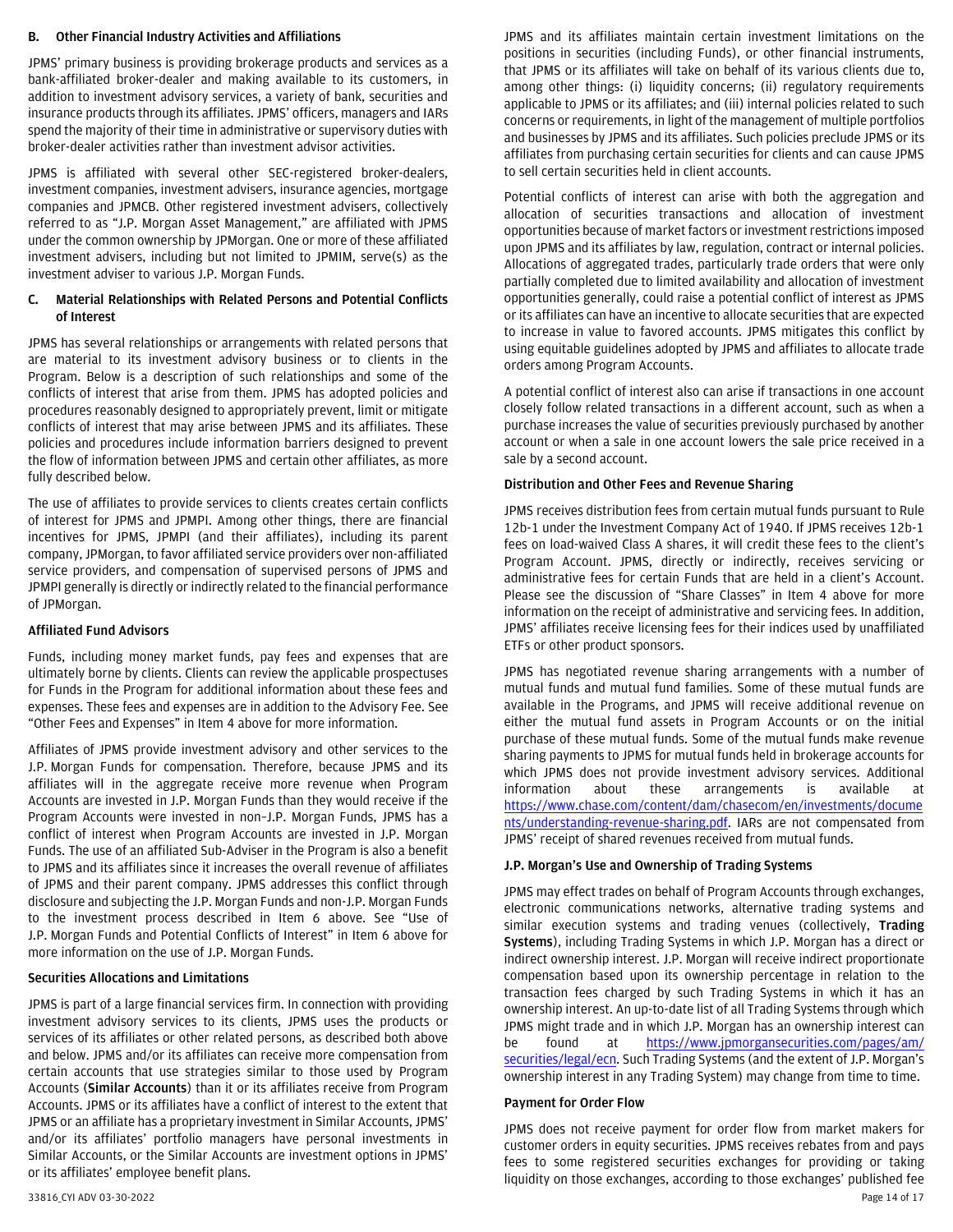schedules approved by the SEC. Alternative trading systems also charge fees and, in some cases, pay rebates for the provision or removal of liquidity. In addition, JPMS receives marketing fees from options exchanges under marketing fee programs sponsored by some exchanges. Under some circumstances, the amount received by JPMS from a trading center over a period of time may exceed the amount that JPMS is charged by a trading center. These practices are one of many factors that may impact routing decisions and do not alter JPMS' policy to route customer orders in securities to the trading centers where it believes customers will receive the best execution, taking into account, among other factors, price, transaction cost, volatility, reliability, market depth, and speed.

Affiliates of JPMS have ownership interests in some trading centers. Accordingly, JPMS stands to share in any profits that these trading centers earn from the execution of JPMS customer orders on those trading centers. Additional information on the material aspects of JPMS' relationships with the primary trading centers to which JPMS routes, including descriptions of arrangements for payment for order flow and profit-sharing relationships, is available in JPMS' SEC Rule 606 reports at [https://www.jpmorgan.com/disclosures/sec-order-execution.](https://www.jpmorgan.com/disclosures/sec-order-execution)

### **J.P. Morgan's Use of Index Products**

JPMS or one of its affiliates may develop or own and operate stock market and other indexes based on investment and trading strategies developed by JPMS or its affiliates or assist unaffiliated entities in creating indexes that are tracked by certain ETFs utilized by JPMS or an affiliate. Some J.P. Morgan ETFs seek to track the performance of these indexes. JPMS and its affiliates may, from time to time, manage client accounts that invest in these J.P. Morgan ETFs. In addition, JPMS and its affiliates may manage client accounts which track the same indexes used by the J.P. Morgan ETFs or which may be based on the same, or substantially similar, strategies that are used in the operation of the indexes and the J.P. Morgan ETFs. The operation of the indexes, the J.P. Morgan ETFs and client accounts in this manner may give rise to potential conflicts of interest. For example, client accounts that track the same indexes used by the J.P. Morgan ETFs may engage in purchases and sales of securities relating to index changes prior to the implementation of index updates or the time as of which the J.P. Morgan ETFs engage in similar transactions because the client accounts may be managed and rebalanced on an ongoing basis, whereas the J.P. Morgan ETFs' portfolios are only rebalanced on a periodic basis corresponding with the rebalancing of an index. These differences may result in the client accounts having more favorable performance relative to that of the index and the J.P. Morgan ETFs or other client accounts that track the index. Other potential conflicts include the potential for unauthorized access to index information, allowing index changes that benefit JPMS or other client accounts and not the investors in the J.P. Morgan ETFs. JPMS and its affiliates have established certain information barriers and other policies to address the sharing of information between different businesses within JPMS and its affiliates, including with respect to personnel responsible for maintaining the indexes and those involved in decision-making for the J.P. Morgan ETFs. In addition, as described above, JPMS has adopted a Code of Ethics.

#### **Other Compensation from ETFs**

Certain ETFs in which account assets may be invested in for the Program may execute transactions for their portfolios through JPMS or an affiliate as broker-dealer, and JPMS or an affiliate may receive traditional brokerage compensation and fees from the ETFs in connection with these transactions. Such compensation presents a conflict of interest between JPMS and Program clients because JPMS may have a financial incentive to invest Program account assets in such ETFs: (1) in the hope or expectation that increasing the amount of assets invested with the ETFs will increase the number and/or size of transactions placed by the ETFs for execution by JPMS or an affiliate or other related person, and thereby result in increased compensation to JPMS and its affiliates and other related persons in the aggregate; and (2) to benefit the ETFs and thereby preserve and foster valuable brokerage relationships with the ETFs.

#### **JPMorgan Chase Bank, N.A.**

JPMCB is a national banking association affiliated with JPMS and is subject to supervision and regulation by the U.S. Department of Treasury's Office of the Comptroller of the Currency. JPMCB provides investment management, trustee, custody, and other services to both institutional and non-institutional clients. See Item 4 for additional conflicts of interest and other information relating to the sweep Deposit Account.

# **J.P. Morgan Acting in Multiple Commercial Capacities**

J.P. Morgan is a diversified financial services firm that provides a broad range of services and products to its clients and is a major participant in the global currency, equity, commodity, fixed income and other markets in which JPMS client Accounts invest. J.P. Morgan is typically entitled to compensation in connection with these activities and the Program clients will not be entitled to any such compensation. In providing services and products to clients other than JPMS' clients, J.P. Morgan, from time to time, faces conflicts of interest with respect to activities recommended to or performed for JPMS clients on one hand and for J.P. Morgan's other clients on the other hand. For example, J.P. Morgan has and continues to seek to develop banking and other financial and advisory relationships with numerous U.S. and non-U.S. persons and governments. J.P. Morgan also advises and represents potential buyers and sellers of businesses worldwide. JPMS client Accounts have invested in, and in the future may invest in, such entities represented by J.P. Morgan or with which J.P. Morgan has a banking, advisory or other financial relationship. In addition, certain clients of J.P. Morgan, including JPMS clients, invest in entities in which J.P. Morgan holds an interest, including a J.P. Morgan Fund or J.P. Morgan ETF. In providing services to its clients and as a participant in global markets, J.P. Morgan, from time to time, recommends or engages in activities that compete with or otherwise adversely affect a JPMS client account or its investments. It should be recognized that such relationships can preclude JPMS' clients from engaging in certain transactions and can also restrict investment opportunities that would otherwise available to JPMS clients. For example, J.P. Morgan is often engaged by companies as a financial adviser, or to provide financing or other services, in connection with commercial transactions that are potential investment opportunities for JPMS' clients. There are circumstances in which advisory accounts are precluded from participating in such transactions as a result of J.P. Morgan's engagement by such companies. J.P. Morgan reserves the right to act for these companies in such circumstances, notwithstanding the potential adverse effect on JPMS' clients. In addition, J.P. Morgan derives ancillary benefits from providing investment advisory, custody, administration, prime brokerage, transfer agency, fund accounting and shareholder servicing and other services to JPMS' clients, and providing such services to JPMS' clients enhances J.P. Morgan's relationships with various parties, facilitate additional business development, and enable J.P. Morgan to obtain additional business and generate additional revenue.

The following are descriptions of certain additional conflicts of interest and potential conflicts of interest that are associated with the financial or other interests that JPMS and J.P. Morgan have in transactions effected by, with or on behalf of its clients. In addition to the specific mitigants described further below, JPMS has adopted policies and procedures reasonably designed to appropriately prevent, limit or mitigate conflicts of interest. In addition, many of the activities that create these conflicts of interest are limited and/or prohibited by law, unless an exception is available.

J.P. Morgan or JPMS' related persons provide financial, consulting, investment banking, advisory, brokerage (including prime brokerage) and other services to, and receive customary compensation from, an issuer of equity or debt securities held by client Accounts. Any fees or other compensation received by J.P. Morgan in connection with such activities will not be shared with the Program clients or used to offset fees charged to Program clients. Such compensation could include financial advisory fees, monitoring fees, adviser fees or fees in connection with restructurings or mergers and acquisitions, as well as underwriting or placement fees, financing or commitment fees, trustee fees and brokerage fees.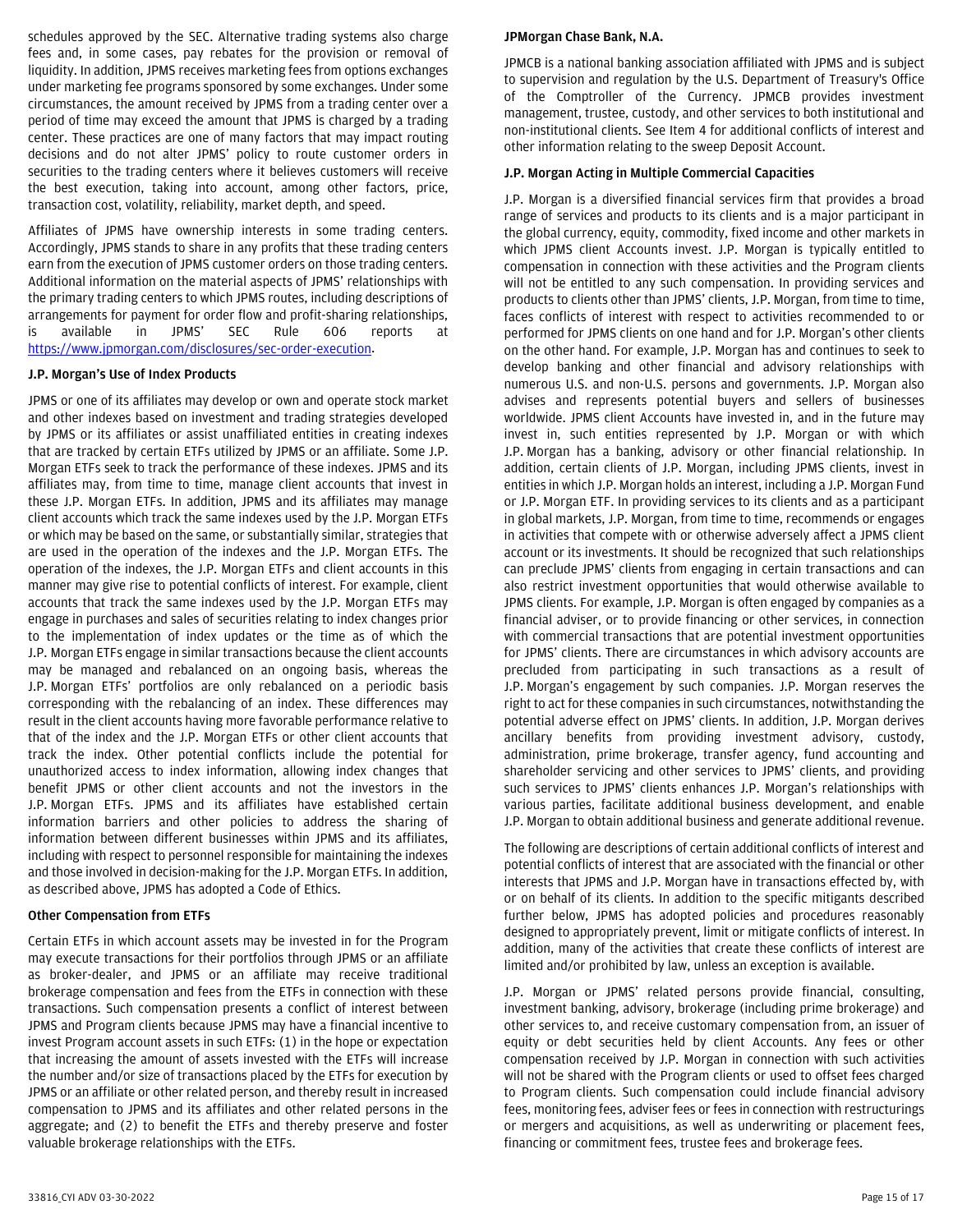Additionally, from time to time, directors, officers and employees of JPMC serve on the board of directors or hold another senior position with a corporation, investment fund manager or other institution which may desire to sell an investment to, acquire an investment from or otherwise engage in a transaction with, JPMS clients. The presence of such persons in such circumstances may require the relevant person to recuse himself or herself from participating in the transaction or cause JPMS, a corporation, investment fund manager or other institution to determine that it (or its client) is unable to pursue the transaction because of a potential conflict of interest. In such cases, the investment opportunities available to JPMS clients and the ability of such clients to engage in transactions or retain certain investments or assets will be limited.

# *Recommendation or Investments in Securities that the Adviser or Its Related Persons Also Purchase or Sell*

JPMS and its related persons recommend or invest securities on behalf of its clients that JPMS and its related persons also purchase or sell. As a result, positions taken by JPMS and its related persons may be the same as or different from, or made contemporaneously or at different times than, positions taken for clients of JPMS. As these situations involve actual or potential conflicts of interest, JPMS has adopted policies and procedures relating to personal securities transactions, insider trading and other ethical considerations. These policies and procedures are intended to identify and mitigate actual and perceived conflicts of interest with clients and to resolve such conflicts appropriately if they do occur. The policies and procedures contain provisions regarding pre-clearance of employee trading, reporting requirements and supervisory procedures that are designed to address potential conflicts of interest with respect to the activities and relationships of related persons that might interfere or appear to interfere with making decisions in the best interest of clients, including the prevention of front-running. In addition, JPMS has implemented monitoring systems designed to ensure compliance with these policies and procedures.

### *J.P. Morgan's Proprietary Investments*

JPMS, J.P. Morgan and any of their directors, partners, officers, agents or employees, also buy, sell or trade securities for their own accounts or the proprietary accounts of JPMS and/or J.P. Morgan. JPMS and/or J.P. Morgan, within their discretion, and can make different investment decisions and take other actions with respect to their proprietary accounts than those made for client accounts, including the timing or nature of such investment decisions or actions. Further, JPMS is not required to purchase or sell for any client account securities that it, J.P. Morgan, and any of their employees, principals or agents may purchase or sell for their own accounts or the proprietary accounts of JPMS or J.P. Morgan. JPMS, J.P. Morgan and their respective directors, officers and employees face a conflict of interest as they will have income or other incentives to favor their own accounts or the proprietary accounts of JPMS or J.P. Morgan.

# *Conflicts of Interest Created by Contemporaneous Trading*

Positions taken by a certain client account may also dilute or otherwise negatively affect the values, prices or investment strategies associated with positions held by a different client account. For example, this can occur when investment decisions for one client are based on research or other information that is also used to support portfolio decisions by JPMS or an affiliate for a different client following the same, similar or different investment strategies or by an affiliate of JPMS in managing its clients' accounts. When a portfolio decision or strategy is implemented for an account ahead of, or contemporaneously with, similar portfolio decisions or strategies for JPMS or an affiliate's other client (whether or not the portfolio decisions emanate from the same research analysis or other information), market impact, liquidity constraints or other factors could result in one account being disadvantaged or receiving less favorable investment results than the other account, and the costs of implementing such portfolio decisions or strategies could be increased.

33816\_CYI ADV 03-30-2022 Page 16 of 17 In addition, it is a perceived as a conflict of interest when activity in one account closely correlates with the activity in a similar account, such as when a purchase by one account increases the value of the same securities

previously purchased by another account, or when a sale in one account lowers the sale price received in a sale by a second account. Furthermore, if JPMS or an affiliate manages accounts that engage in short sales of securities in which other accounts invest, JPMS or an affiliate could be seen as harming the performance of one account for the benefit of the account engaging in short sales if the short sales cause the market value of the securities to fall. Also, certain private funds managed by JPMS or its affiliates hold exclusivity rights to certain investments and therefore, other clients are prohibited from pursuing such investment opportunities.

### **D. Code of Ethics**

JPMS has adopted the JPMS Code of Ethics (the **Code of Ethics**) pursuant to Rule 204A-1 under the Advisers Act. The Code of Ethics is designed to ensure that JPMS and its supervised persons comply with applicable federal securities laws and place the interests of clients first in conducting personal securities transactions. The Code of Ethics imposes certain restrictions on securities transactions in the personal accounts of covered persons to help avoid or mitigate conflicts of interest, as described more fully below. A copy of the Code of Ethics is available free of charge to any client upon request by contacting JPMS or a Program Financial Advisor.

The Code of Ethics contains policies and procedures relating to:

Account holding reports, personal trading, including reporting and preclearance requirements for all personnel of JPMS and JPMPI; confidentiality obligations to clients set forth in the J.P. Morgan privacy notices; employee conflicts of interest, which includes guidance relating to restrictions on trading on material non-public information, gifts and entertainment, political and charitable contributions, and outside business activities; and escalation guidelines for reporting Code of Ethics violations.

In general, the personal trading rules under the Code of Ethics require that accounts of JPMS employees and associated persons be maintained with an approved broker and prohibits certain types of trading activity, such as short-term and speculative trades. Certain JPMS personnel are not permitted to buy or sell securities issued by J.P. Morgan during certain periods throughout the year.

Additionally, all JPMS and JPMPI personnel are subject to the J.P. Morgan firm-wide policies and procedures, including those found in the J.P. Morgan Code of Conduct (the **Code of Conduct**). The Code of Conduct sets forth restrictions regarding confidential and proprietary information, information barriers, private investments, outside interests and personal trading. All J.P. Morgan employees, including JPMS personnel, are required to familiarize themselves, comply, and attest annually to their compliance with provisions of the Code of Conduct's terms as a condition of continued employment.

#### **E. Review of Accounts**

Clients have the ability, during normal business hours, to schedule an appointment with a Financial Advisor to discuss their Program Account. Financial Advisors are an essential component of the Program and provide clients with nondiscretionary advisory services and Account maintenance support.

JPMS contacts clients at least annually to determine whether there have been any changes in the client's financial situation, investment objectives or investment restrictions that would require changes to the client's Program Account. To ensure that the Program and the selected Investment Strategy remain suitable for the client, clients are instructed to promptly notify JPMS or their Financial Advisor(s) of any material changes to their investment objectives and/or financial situation. Clients are solely responsible for notifying JPMS in the event that any information that JPMS maintains about them is inaccurate or becomes inaccurate.

As most Program Accounts are managed in a similar manner according to the Investment Strategy selected by the client, JPMS does not review individual trades or individual Program Accounts. As described in this Brochure, JPMS periodically reviews the Funds and Investment Strategies available in the Program, as well as the Sub-Adviser, to ensure that the Funds, Investment Strategies and Sub-Adviser continue to meet the